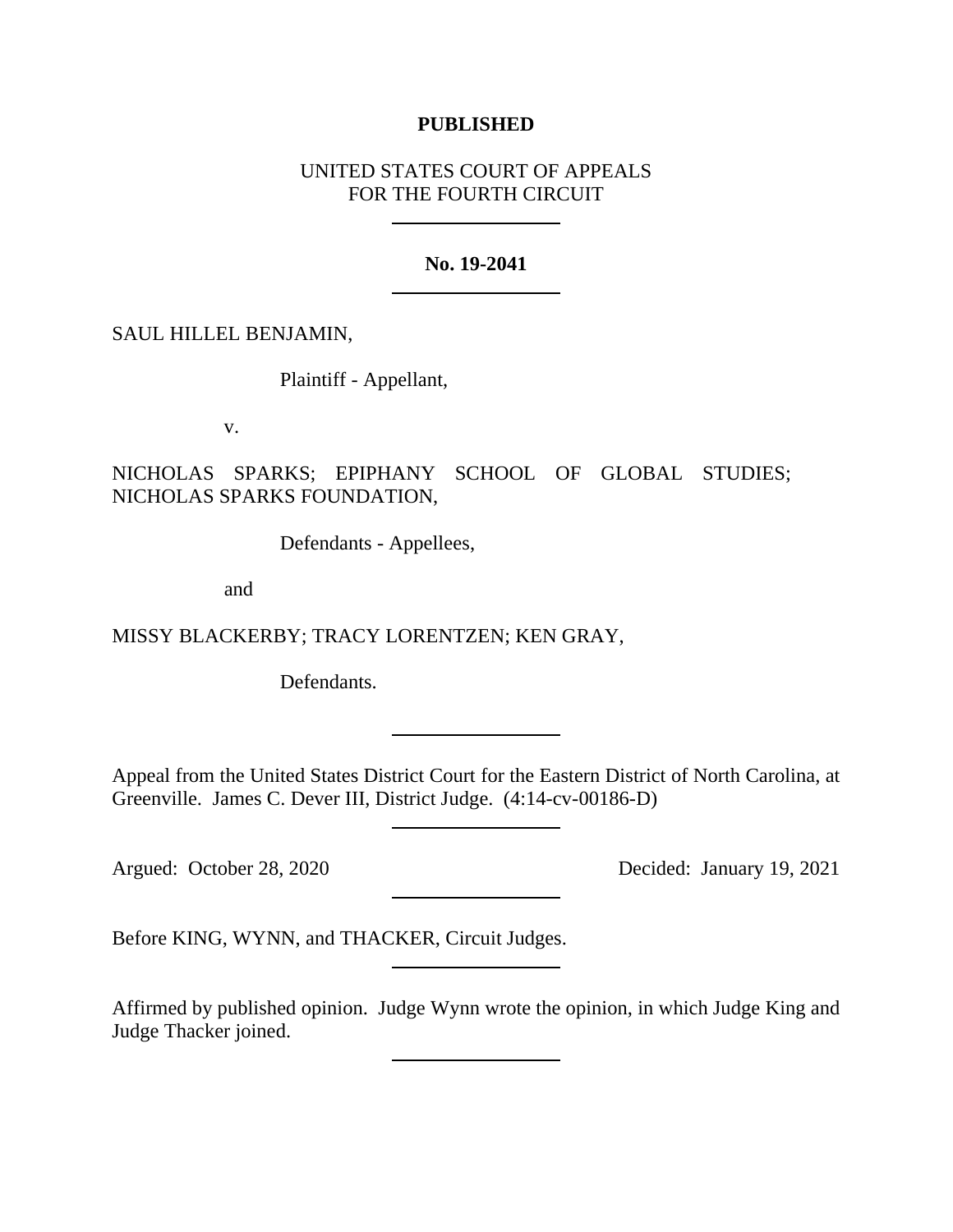**ARGUED:** Lawrence M. Pearson, WIGDOR LLP, New York, New York, for Appellant. Richard Leonard Pinto, PINTO, COATES, KYRE & BOWERS, PLLC, Greensboro, North Carolina; Hayden J. Silver, III, WOMBLE BOND DICKINSON (US) LLP, Raleigh, North Carolina, for Appellees. **ON BRIEF:** Michael J. Willemin, Hilary J. Orzick, WIGDOR LLP, New York, New York; Kristen E. Finlon, ESSEX & RICHARDS, PA, Charlotte, North Carolina, for Appellant. Theresa M. Sprain, Jonathon D. Townsend, WOMBLE BOND DICKINSON (US) LLP, Raleigh, North Carolina, for Appellees Nicholas Sparks and The Nicholas Sparks Foundation. Deborah J. Bowers, PINTO, COATES, KYRE & BOWERS, PLLC, Greensboro, North Carolina, for Appellee Epiphany School of Global Studies.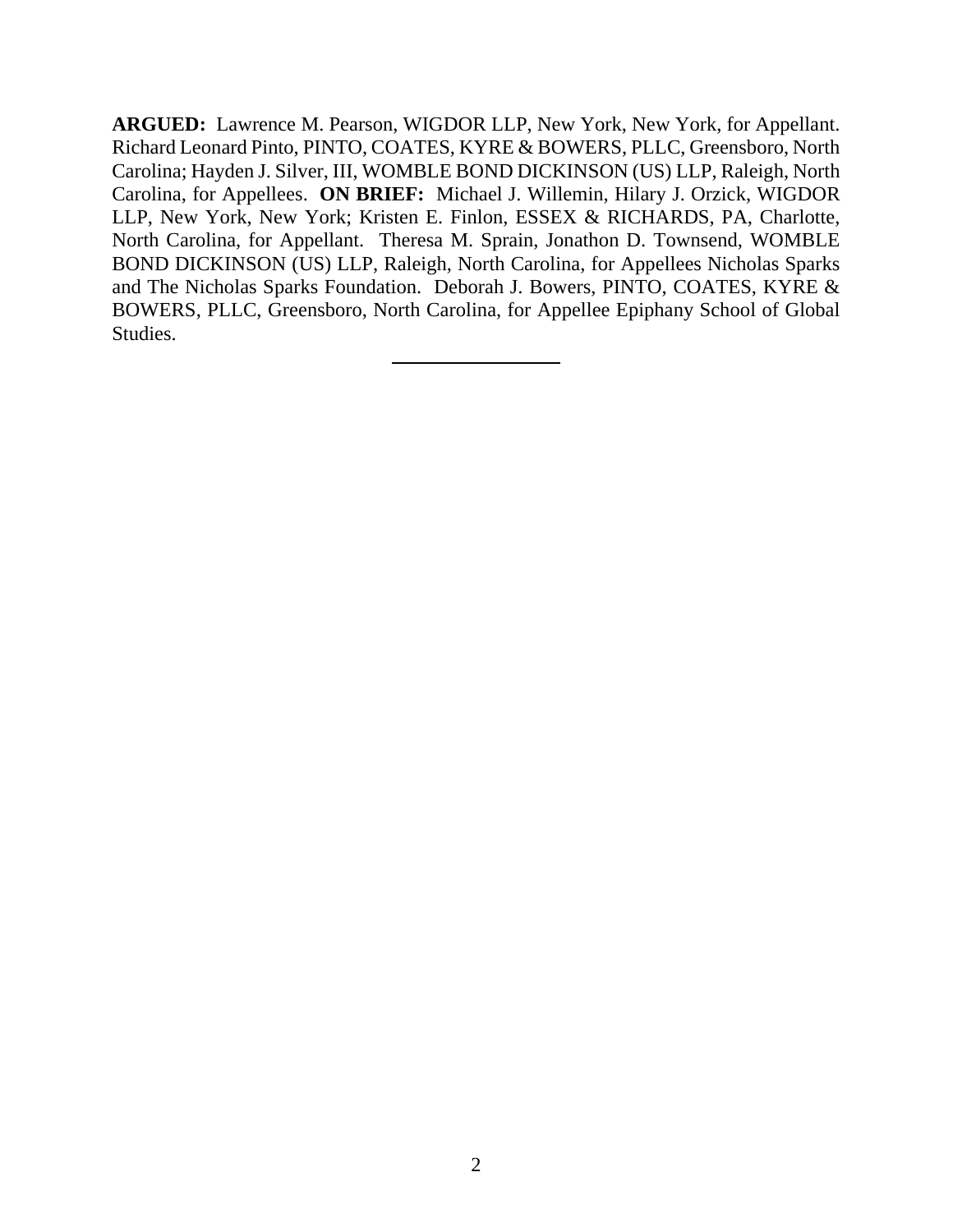WYNN, Circuit Judge:

Saul Hillel Benjamin, the former headmaster of the Epiphany School of Global Studies ("Epiphany School"), sued Epiphany School, its founder Nicholas Sparks, the Nicholas Sparks Foundation (the "Sparks Foundation"), and Epiphany School Board of Trustees members Missy Blackerby, Tracy Lorentzen, and Ken Gray (collectively "Defendants"). Benjamin alleged various acts of unlawful discrimination and retaliation, breach of contract, and tortious injuries. The district court dismissed some of Benjamin's claims and granted Defendants' motions for summary judgment on others. At trial, the jury returned a verdict for Defendants on Benjamin's remaining claims.

On appeal, Benjamin asks this Court to find that the district court abused its discretion in its evidentiary and trial-management rulings. He also appeals the district court's dismissal of his claims against Lorentzen and Gray as well as the court's order granting in part and denying in part Defendants' motion for summary judgment. We affirm.

### I.

### A.

Epiphany School is a private, non-denominational, faith-based school in New Bern, North Carolina serving students from kindergarten through twelfth grade. Sparks founded Epiphany School in 2005. Defendants Blackerby, Gray, Lorentzen, and Sparks all serve on Epiphany School's Board of Trustees (the "Epiphany School Board"), and Sparks is the chair of the Epiphany School Board. Separate from Epiphany School and the Epiphany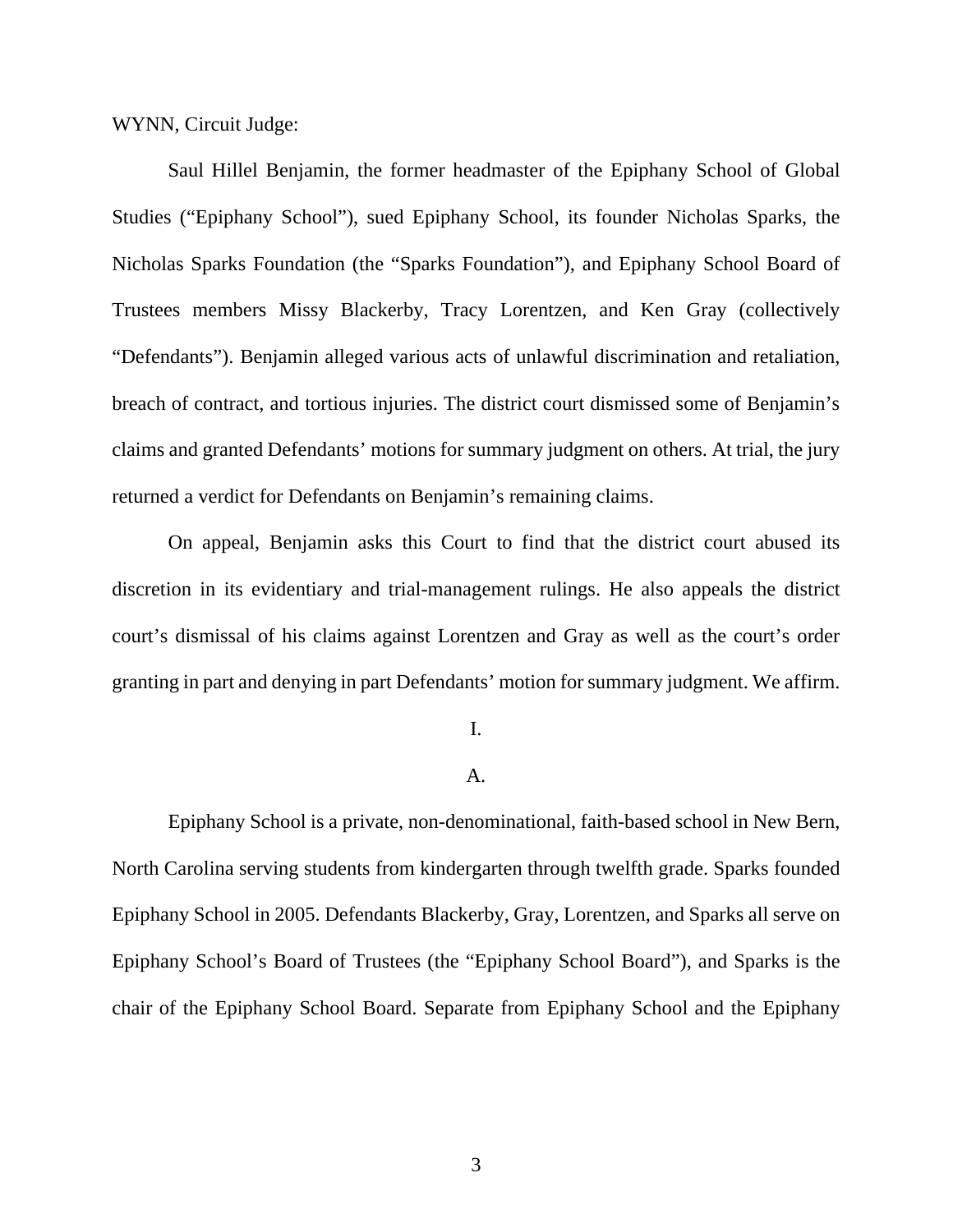School Board is the Sparks Foundation, a non-profit corporation that raises scholarship money for Epiphany School students and supports the school.

In 2012, the Epiphany School Board hired a recruiting firm to search for a new headmaster. The firm recommended Benjamin as a candidate prompting Benjamin and his wife at the time, Dr. Jennifer Dueck, to visit New Bern twice and meet with the Epiphany School Board and Epiphany School students, parents, faculty, and staff.

During these meetings, Epiphany School community members "evaluated Benjamin on various criteria<sup>[[1](#page-3-0)]</sup>, including 'Christian Tradition.'" J.A. 3993–94.<sup>1</sup> Benjamin, who describes himself as a Quaker of Jewish ethnicity, alleges that he was asked by the Epiphany School Board members many times to explain and describe his religious upbringing and beliefs. He further alleges that he was told by Lorentzen that members of the Epiphany School community did not see him as a "true Christian" because "Quakers are really not Christians." J.A. 2769.

In February 2013, Benjamin was hired as headmaster of Epiphany School. Benjamin entered into two contracts following his hiring: one with Epiphany School to serve as the headmaster and one with the Sparks Foundation to serve as an independent contractor. Both contracts were for a four-year term, but Defendants could terminate the contracts under preset conditions. Benjamin's employment agreement with Epiphany School noted that the agreement would terminate if he resigned or if he was terminated with or without cause.

<span id="page-3-0"></span><sup>&</sup>lt;sup>1</sup> Citations to "J.A.  $\blacksquare$ " refer to the Joint Appendix filed by the parties in this appeal.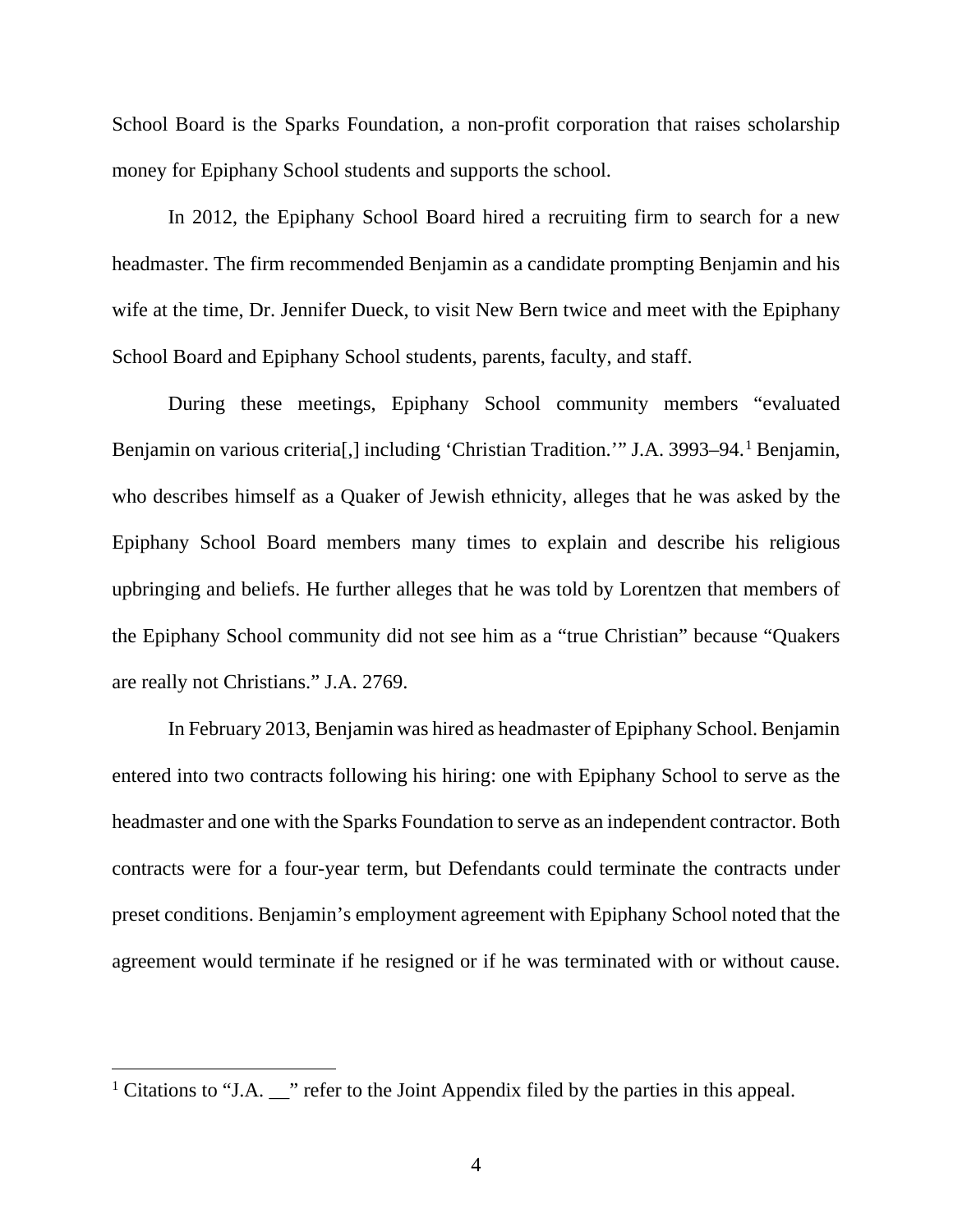Benjamin's contract with the Sparks Foundation provided that the Sparks Foundation could cancel the agreement upon thirty days' written notice to Benjamin for any reason.

From the beginning, Benjamin's time at Epiphany School was marked by conflicts with Epiphany School students, parents, faculty, and staff. The parties disagree about the role Benjamin played in causing these conflicts.

According to Defendants, Benjamin was condescending and hostile to faculty and staff; inattentive to important deadlines and the school's younger students; and frequently absent from school events. According to Benjamin, however, his conflicts with the Epiphany School community were driven by their hostility toward his Jewish background, Quaker faith, and his efforts to promote diversity on campus.<sup>[2](#page-4-0)</sup>

In October 2013, the Epiphany School Board began to express frustration with Benjamin. At their monthly meeting with Benjamin, the Epiphany School Board discussed the challenges he had been experiencing at Epiphany School, as well as his successes, in the hope that the situation would improve.

But in the weeks following that meeting, Benjamin's relationship with the Epiphany School community further deteriorated. Accordingly, on November 18, 2013, Sparks sent

<span id="page-4-0"></span><sup>2</sup> Benjamin alleges that his tenure at Epiphany School included repeated efforts to support and expand diversity amongst the student and faculty populations. Those efforts included actively recruiting African-American students and faculty, including Epiphany School's first full-time African-American faculty member; supporting students being bullied on the basis of their sexual orientations or gender identities; and advocating for a new and comprehensive non-discrimination policy.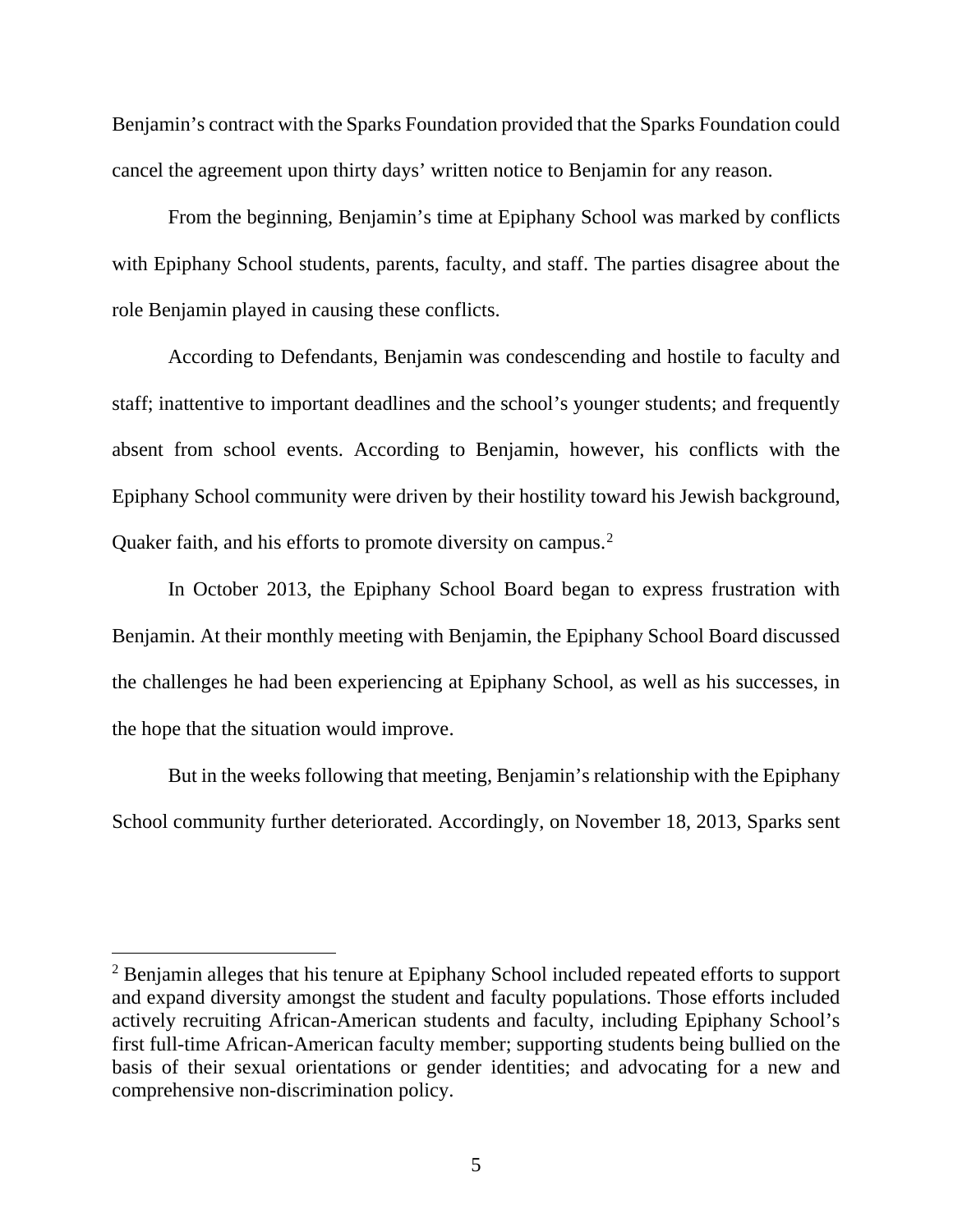an email to the Epiphany School Board detailing the formal grievance process for employees and noting that he did not want to pay the remainder of Benjamin's salary.

The next day, the Epiphany School Board held a forum attended by faculty and parents at which Benjamin gave a speech explaining his religious beliefs. The parties disagree as to whether this speech was voluntary. Benjamin contends that giving the speech went against his core religious obligation, as a Quaker, to practice his faith privately.

Following Benjamin's speech, Epiphany School Board member Gray explained the formal grievance process to the audience, and Benjamin alleges that Sparks solicited grievances from Epiphany School parents. The same day, Sparks emailed the Epiphany School Board saying that he needed "faculty evidence of terminable offenses." J.A. 4000. He also told Gray that "we're going to try to get Benjamin to resign voluntarily." *Id.*

Two days later, Benjamin met with Sparks, Gray, and Lorentzen in a conference room at Epiphany School. The parties are in considerable disagreement as to what happened next.

Benjamin alleges that he was berated and prevented from leaving the conference room during the entirety of the meeting, which lasted between ninety minutes and two hours. According to Benjamin, he was told that he was being fired from Epiphany School; that his contract with the Sparks Foundation was being terminated; and that if he left the room, he would be terminated for cause. On the other hand, Sparks maintains that the meeting was an attempt to negotiate the terms of Benjamin's resignation, and contends that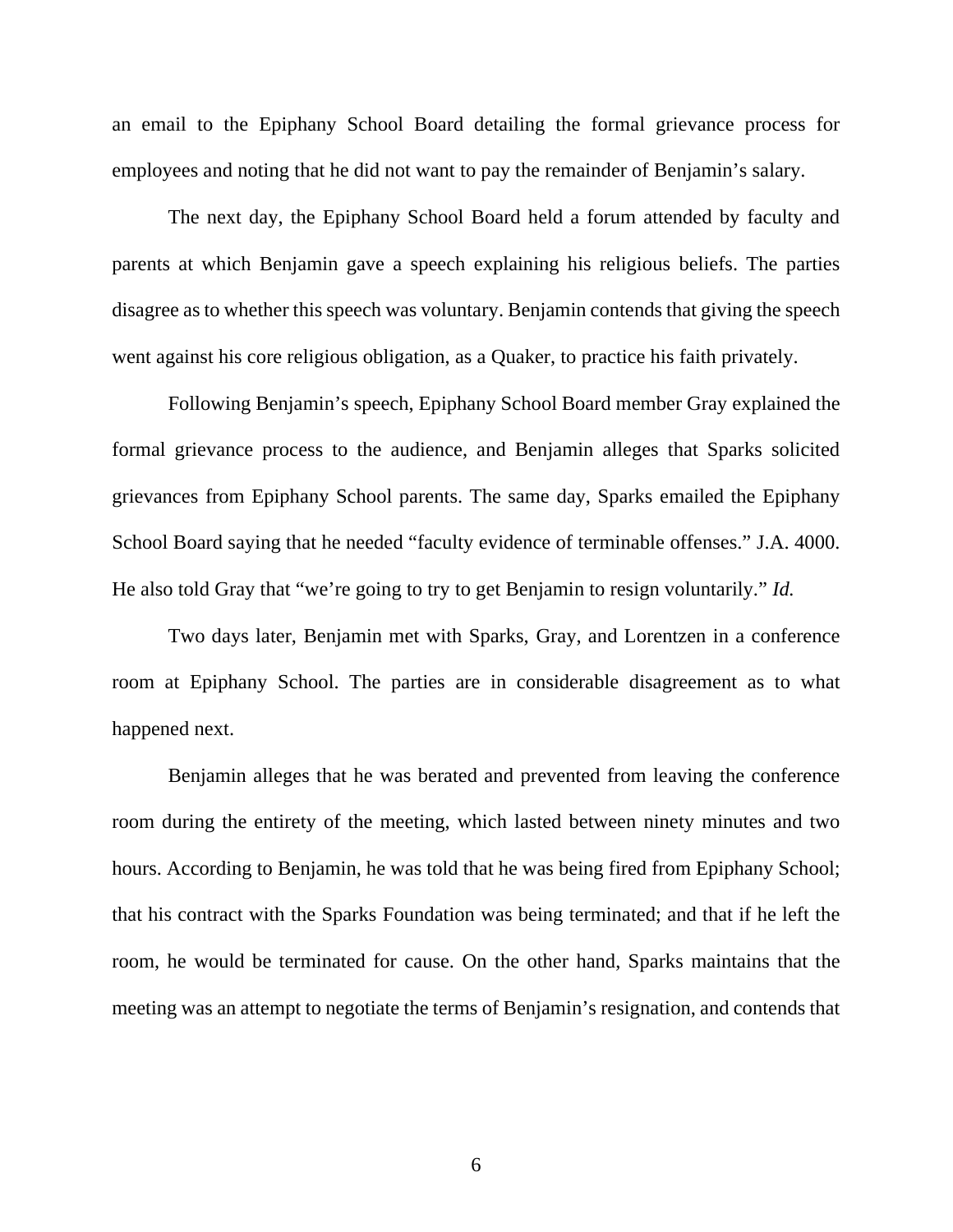Benjamin was offered the choice to either resign with severance<sup>[3](#page-6-0)</sup> or risk being terminated for cause.

Dueck—who at the time was Benjamin's wife and was employed by the Sparks Foundation—joined the meeting after approximately forty-five minutes. Defendants argue that once Dueck joined the meeting, Benjamin negotiated the terms of his resignation and signed his own handwritten letter of resignation. By contrast, Benjamin contends that Gray instructed him to write the resignation letter and told him what to say in it.

Following that meeting, Benjamin emailed the recruiter who had recommended him to Epiphany School to notify the recruiter of his "resignation as Headmaster & CEO of [the school]," indicating that the position was not a good fit for either party and thanking the recruiter for his efforts. J.A. 8435. The following day, the Epiphany School Board notified Benjamin that his contract with the Sparks Foundation had been terminated. And on November 25, the Epiphany School Board sent Benjamin an updated letter referring to his "resignation" rather than his "termination."

Benjamin alleges that Sparks subsequently began circulating rumors by telling the Epiphany School Board that Benjamin "may be suffering from dementia or Alzheimer's or something along those lines because [Benjamin] just did not appear rational in his actions." J.A. 4002 (alteration in original). Additionally, he alleges that Sparks told an Epiphany

<span id="page-6-0"></span><sup>&</sup>lt;sup>3</sup> At trial, Benjamin acknowledged that financial compensation was offered, but "d[id not] recall the word 'severance'" being used, a word he considered to be a "term of art." J.A. 7161.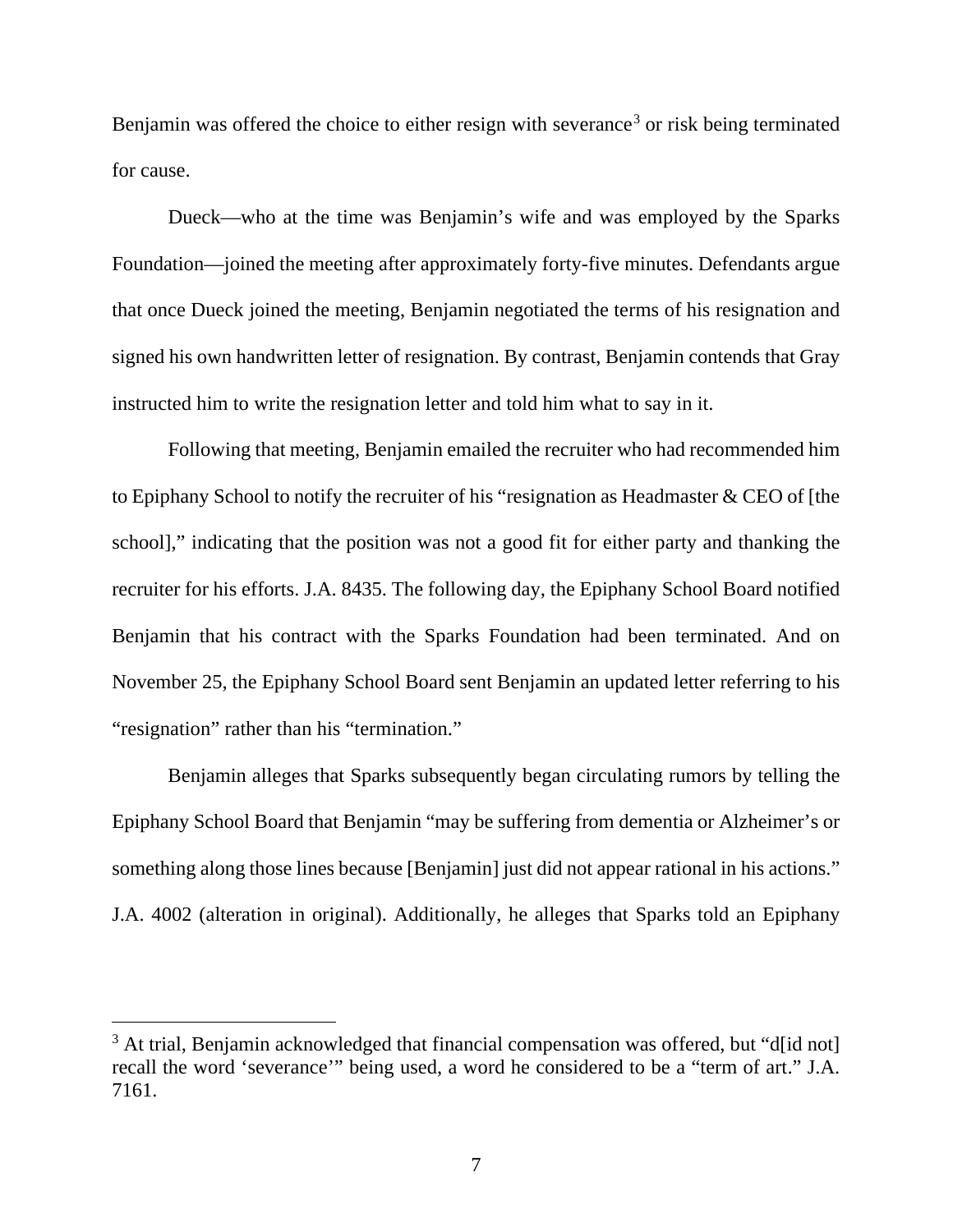School parent that he "had to terminate Mr. Benjamin because Mr. Benjamin had dementia and bipolar disease" and that "bipolar disease runs in Mr. Benjamin's family." *Id.*

B.

On October 2, 2014, Benjamin sued Sparks, Epiphany School, the Sparks Foundation, Blackerby, Lorentzen, and Gray in the Eastern District of North Carolina. On May 28, 2015, he filed an amended complaint alleging sixteen counts: Count I (all Defendants—unlawful discrimination in violation of 42 U.S.C. § 1981); Count II (all Defendants—unlawful retaliation in violation of § 1981); Count III (Epiphany School religious discrimination in violation of Title VII); Count IV (Epiphany School—race discrimination in violation of Title VII); Count V (Epiphany School—national origin discrimination in violation of Title VII); Count VI (Epiphany School—discrimination in violation of the Americans with Disabilities Act); Count VII (Epiphany School—unlawful retaliation in violation of Title VII); Count VIII (Epiphany School—breach of contract); Count IX (the Sparks Foundation—breach of contract); Count X (Sparks—defamation *per se*); Count XI (Sparks—defamation); Count XII (Sparks—tortious interference with prospective economic relations); Count XIII (Epiphany School and Sparks—tortious interference with a contract); Count XIV (Sparks, Gray, and Lorentzen—false imprisonment); Count XV (Sparks—assault); and Count XVI (all Defendants—retaliation in violation of the School Violence Prevention Act, N.C. Gen. Stat. § 115C-407.15).

On March 23, 2016, the district court dismissed Count I and II as to defendants Blackerby, Lorentzen, and Gray; Counts V, XII, and XIII in their entirety; Count XIV as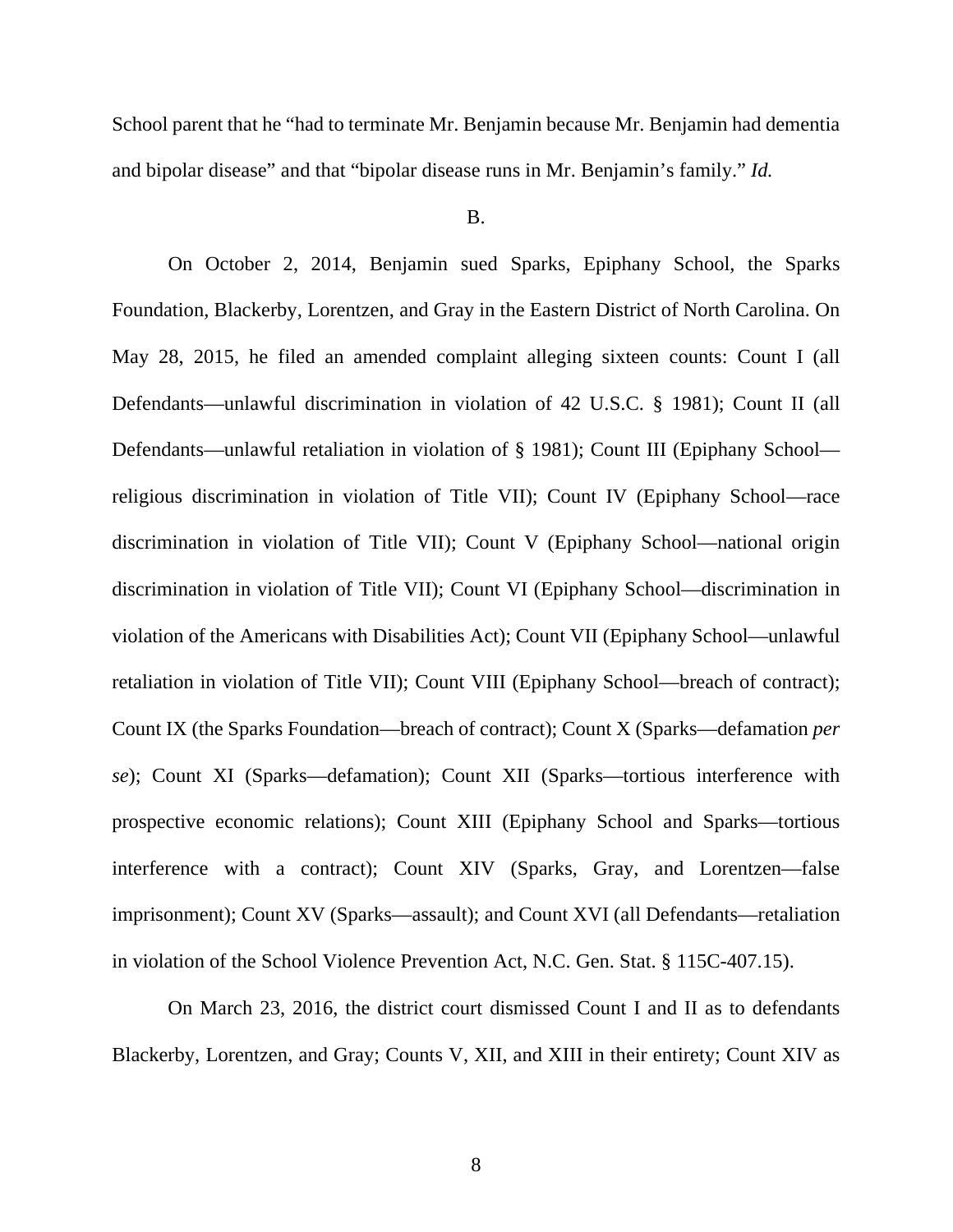to Lorentzen and Gray; and Count XVI in its entirety. With no claims remaining against Blackerby, Lorentzen, or Gray, the court dismissed them from the lawsuit.

The remaining defendants—Sparks, Epiphany School, and the Sparks Foundation moved for summary judgment on the outstanding claims. The district court granted in part and denied in part their motion, leaving four claims to go to trial: discrimination in violation of the Americans with Disabilities Act of 1990 against Epiphany School (Count VI); breach of contract against Epiphany School (Count VIII); breach of contract against the Sparks Foundation (Count IX); and defamation *per se* against Sparks (Count X).

In a case management order, the district court ordered that each party provide the other party with pretrial disclosures required under Federal Rule of Civil Procedure  $26(a)(3)$  by July 1, 2019.<sup>[4](#page-8-0)</sup> In their timely filed disclosures, Defendants designated Dueck who is a Canadian citizen and who was, by that time, residing in Canada—as a witness by deposition testimony, meaning she would not be called to testify at trial. Benjamin objected to this designation because he anticipated calling Dueck to testify at trial via videoconference. However, on July 15, 2019, he indicated that he would instead introduce her deposition testimony. But the district court prevented Benjamin from introducing any of Dueck's deposition testimony, finding that Benjamin's designation was not in compliance with the time frame established by the case management order.

<span id="page-8-0"></span><sup>&</sup>lt;sup>4</sup> Rule  $26(a)(3)$  governs pretrial disclosures of evidence and the timeline for such disclosures.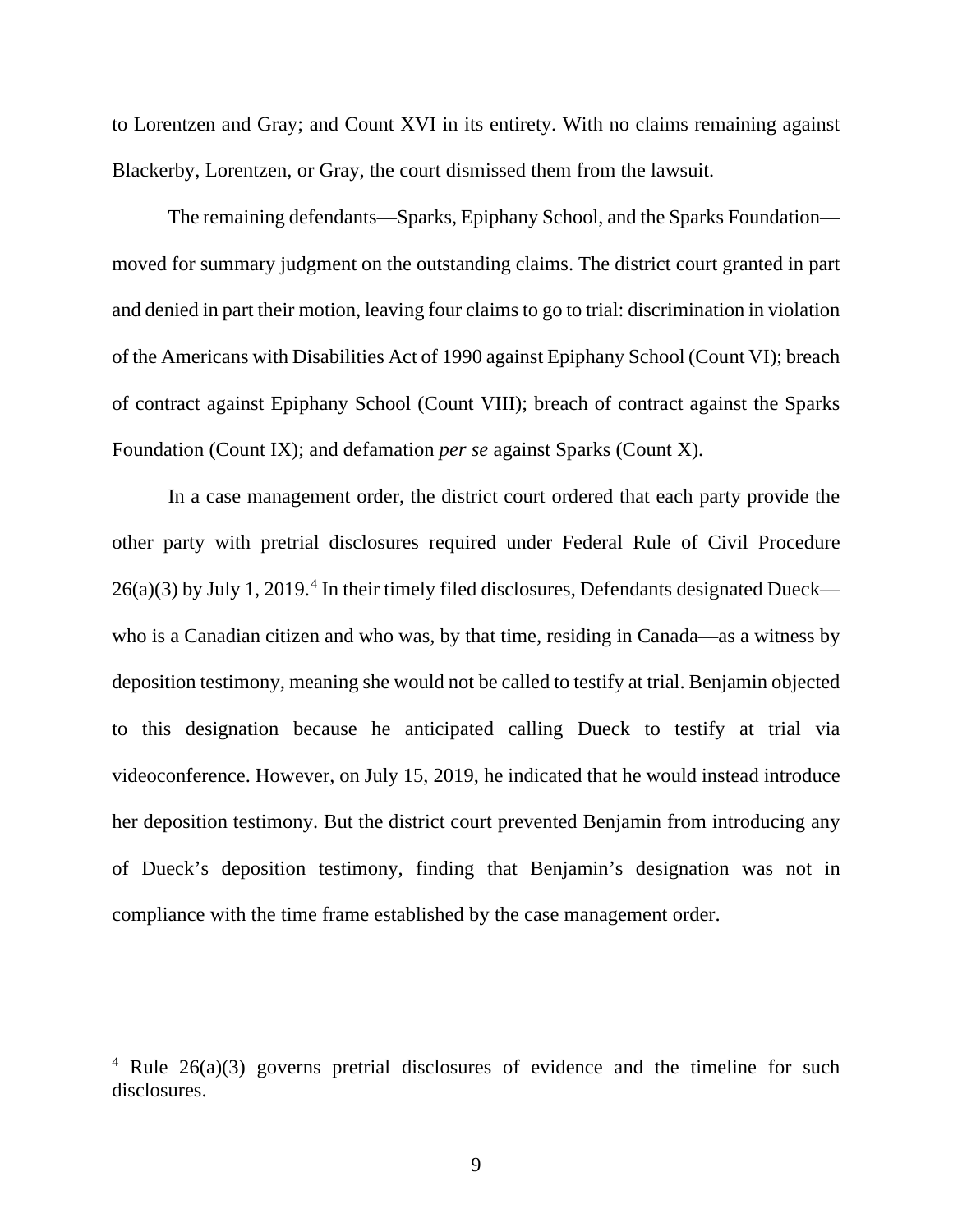A six-day trial commenced on August 14, 2019, and each side was allowed fourteen hours to present its case. At trial, the district court admitted—over Benjamin's objection evidence that Benjamin had misrepresented his employment history and credentials to Epiphany School prior to being hired. The court also instructed the jury on the breach-ofcontract and defamation *per se* claims using instructions to which Benjamin objected.

The jury returned a verdict for Defendants on all claims. This appeal followed.

On appeal, Benjamin primarily asks this Court to find that the district court abused its discretion by (1) preventing Benjamin from introducing Dueck's deposition testimony; (2) implementing time limits for each side's presentation of its case; (3) admitting evidence about Benjamin's misrepresentations regarding his prior employment; and (4) declining to adopt Benjamin's proposed jury instructions and verdict form for the breach of contract and defamation *per se* claims. We conclude that the district court did not abuse its discretion regarding any of these decisions. Accordingly, we affirm.

#### II.

We first consider Benjamin's challenge to the district court's decision to exclude the deposition testimony of one of his witnesses, his ex-wife Dueck. Federal Rule of Civil Procedure 26(a) establishes the disclosures that parties must make prior to trial and the timeline for those disclosures, including, as relevant here, that pretrial disclosures must be made at least thirty days before trial. Fed. R. Civ. P. 26(a)(3)(B). Furthermore, under Rule 37, "[i]f a party fails to provide information or identify a witness as required by Rule  $26(a) \ldots$ , the party is not allowed to use that information or witness to supply evidence  $\ldots$ at a trial, unless the failure was substantially justified or is harmless." Fed. R. Civ. P.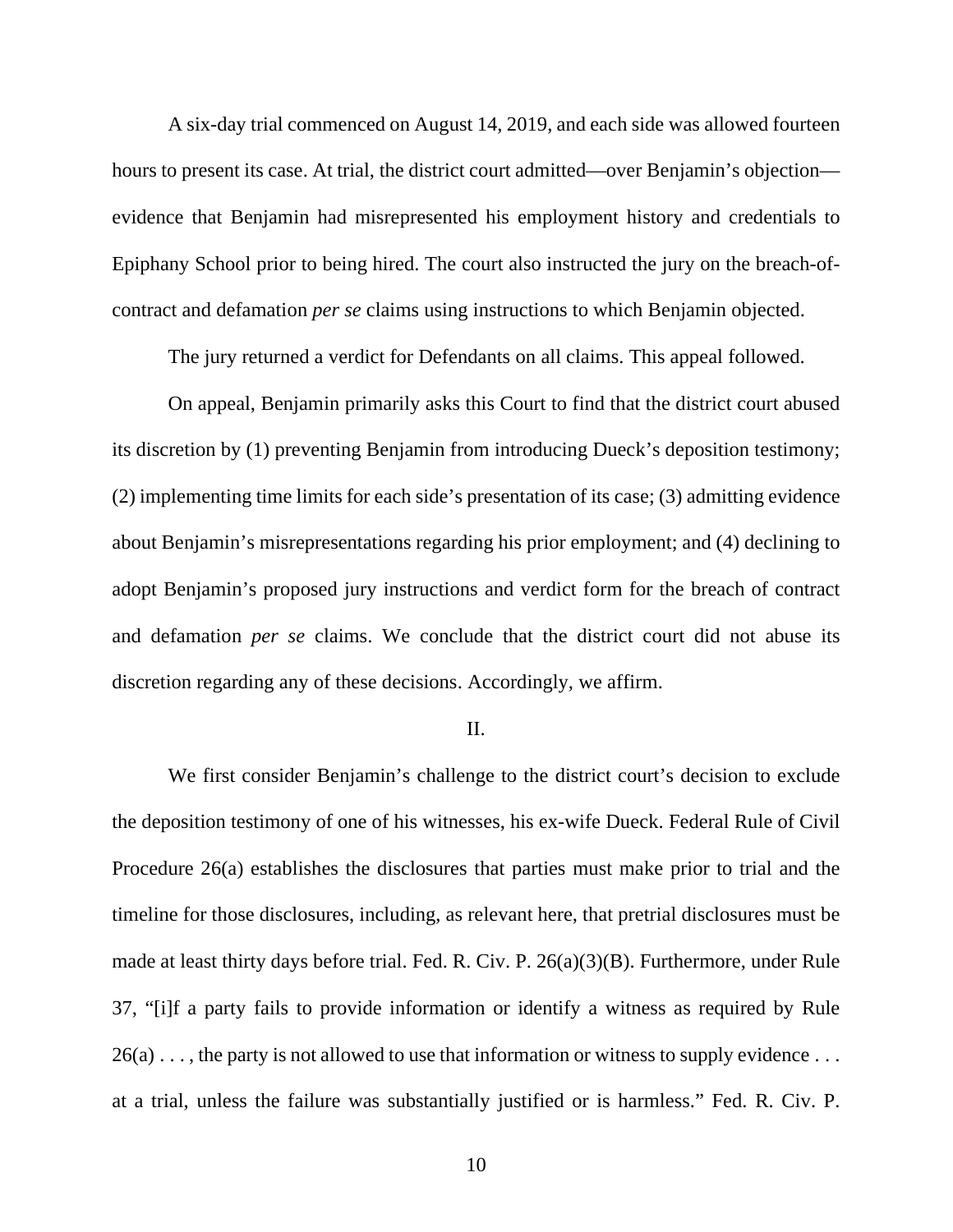37(c)(1). The district court concluded that Benjamin failed to comply with Rule 26(a), that the failure was neither substantially justified nor harmless, and thus that exclusion was proper.

"We review for an abuse of discretion both the district court's finding of a disclosure violation and its decision to exclude evidence as a discovery sanction." *Russell v. Absolute Collection Servs., Inc.*, 763 F.3d 385, 396 (4th Cir. 2014). We adopt this deferential review because "the district court has an intimate familiarity with the relevant proceedings and, therefore, is in a superior[] . . . position to supervise the litigants and assess their good faith." *Bresler v. Wilmington Tr. Co.*, 855 F.3d 178, 208 (4th Cir. 2017) (Wynn, J., concurring in part and dissenting in part) (citations and internal quotation marks omitted).

Here, despite a case management order establishing a July 1, 2019 deadline for pretrial disclosures under Rule 26(a)(3)(A), Benjamin did not disclose his intention to rely on Dueck's deposition testimony until he circulated a draft Pretrial Order on July 15, 2019, thirty days before the start of trial. Prior to the deadline, he disclosed only that he anticipated calling Dueck to testify *at trial*, although Dueck lived in Canada. But, after receiving confirmation on July 12, 2019 that Dueck was not willing to testify at trial, Benjamin sought to introduce her deposition testimony instead. He expressed this intention during a pretrial conference on July 31, 2019. Upon Defendants' objection, the court ordered supplemental briefing and noted that its case management order was "not [an] idle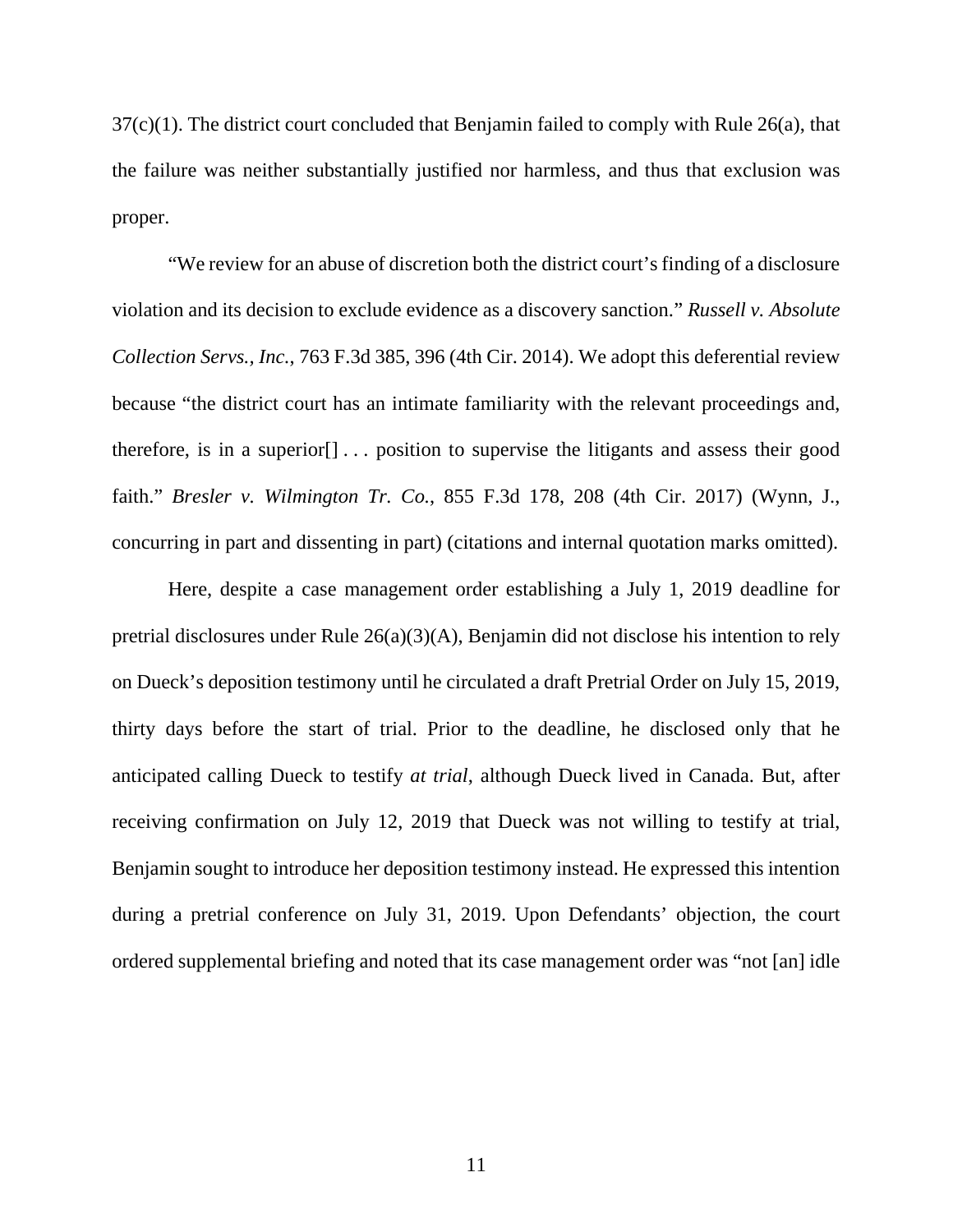piece[] of paper to be ignored" and that "it's certainly very odd to [the court] that somebody didn't include their deposition designations in their pretrial disclosures." J.A. 6511.

At an August 13, 2019 continuation of the pretrial conference, following the submission of supplemental briefing, Benjamin argued that his disclosure did not violate Rule 26(a). In his view, the rule simply requires the designation of witness testimony a party *expects* to present by deposition—and he had no *expectation* that he would need to present Dueck's testimony by deposition until July 12, 2019 due to miscommunications with Dueck's attorney.

The district court was not persuaded. In support of its decision to exclude the testimony, the court first noted that both parties were required under Rule  $26(a)(3)(A)(ii)$ to designate the witnesses they expected to present by deposition, and that those designations were due by July 1, 2019—the date established in the case management order. The court acknowledged Benjamin's argument that he diligently sought to secure Dueck's live testimony, either in person or via videoconference, but nevertheless found Benjamin's disclosure "untimely under the case management order." J.A. 6633. Finding no support in the case law for Benjamin's subjective-expectation interpretation of Rule 26, and seeing no limiting principle to that interpretation, the court held that Benjamin violated Rule  $26(a)(3)(A)$ .

The court then considered whether Benjamin's late designation was substantially justified or harmless. Finding that it was neither, the court stated:

[H]ere I do think that defendants and the court cannot easily cure the surprise at this late hour. I did read there were lateness designations and then counterobjections. Again, if this had all been done on time, I would have gone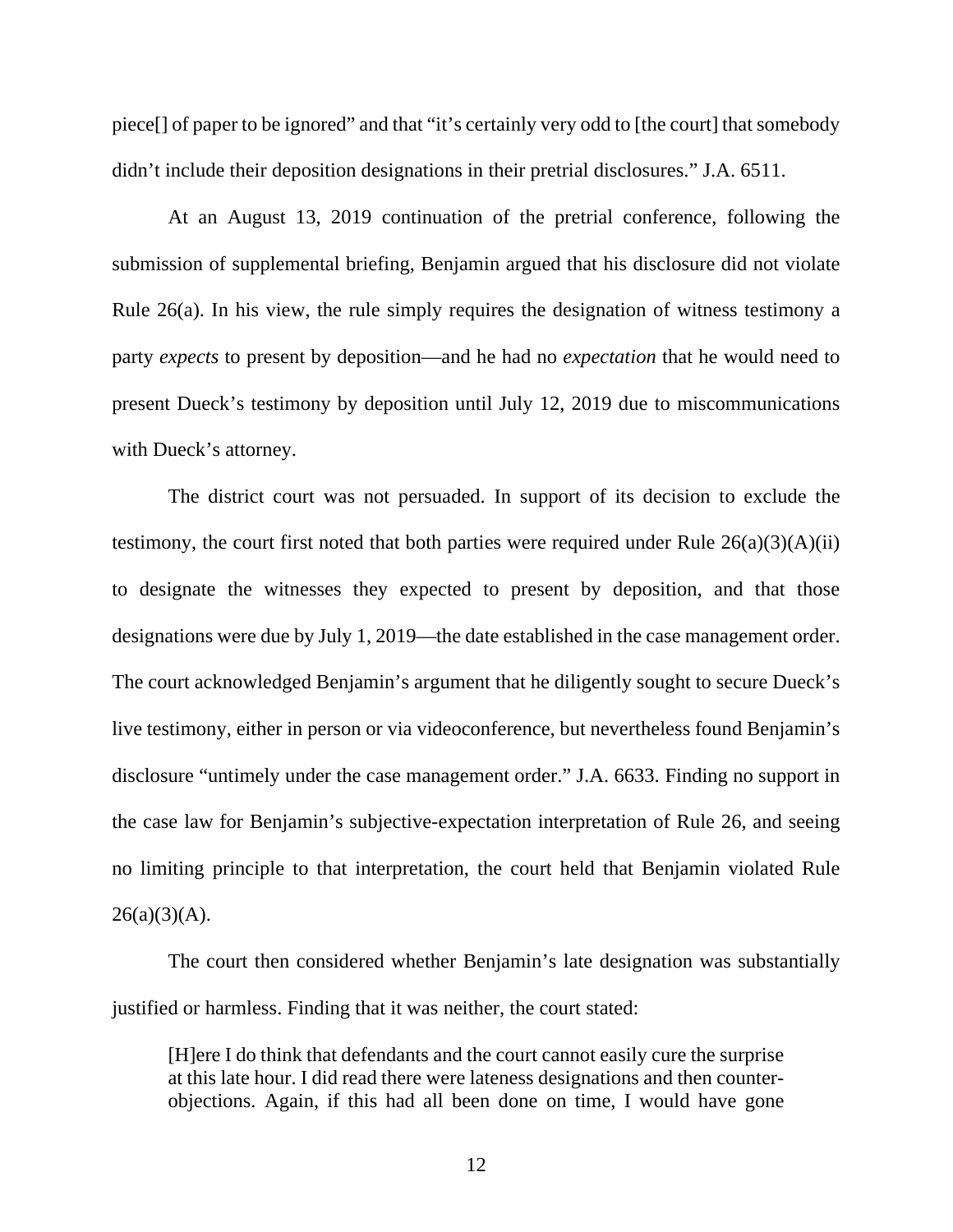through all of this, but I am in the process of working on a lot of different cases, as well as doing the charge in this case, and this is not something that can easily be cured by the court or the defense. Allowing this would disrupt the trial. I would then have to go through all of these objections and rule line by line. And the trial starts tomorrow. This is extremely prejudicial.

J.A. 6635.

On appeal, Benjamin argues that the court abused its discretion by (1) finding that Benjamin violated Federal Rule of Civil Procedure 26(a); and (2) finding that the alleged violation was not substantially justified or harmless. We disagree.

Benjamin argues that "[t]he plain language of [Rule] 26 clearly limits parties' requirement to designate deposition testimony to witnesses who the party *expects* to present by deposition," and that parties must do so at least thirty days before trial. Opening Br. at 42. Accordingly, he argues that he complied with the rule because he did not expect to present Dueck's testimony by deposition until July 12, and because he disclosed his intention to do so on July 15, thirty days before trial began on August 14.

Benjamin cites no support for his claim that Rule 26's designation requirement only applies once a party subjectively forms the expectation to present deposition testimony, and we are aware of none. Indeed, such an interpretation of the Rule would render its deadlines meaningless. But in any event, by the plain language of the Rule, the dictated timelines give way to a district court's order establishing dates for disclosures. *See* Fed. R. Civ. P. 26(a)(3)(B) ("*Unless the court orders otherwise*, these disclosures must be made at least 30 days before trial." (emphasis added)). Here, the district court plainly required the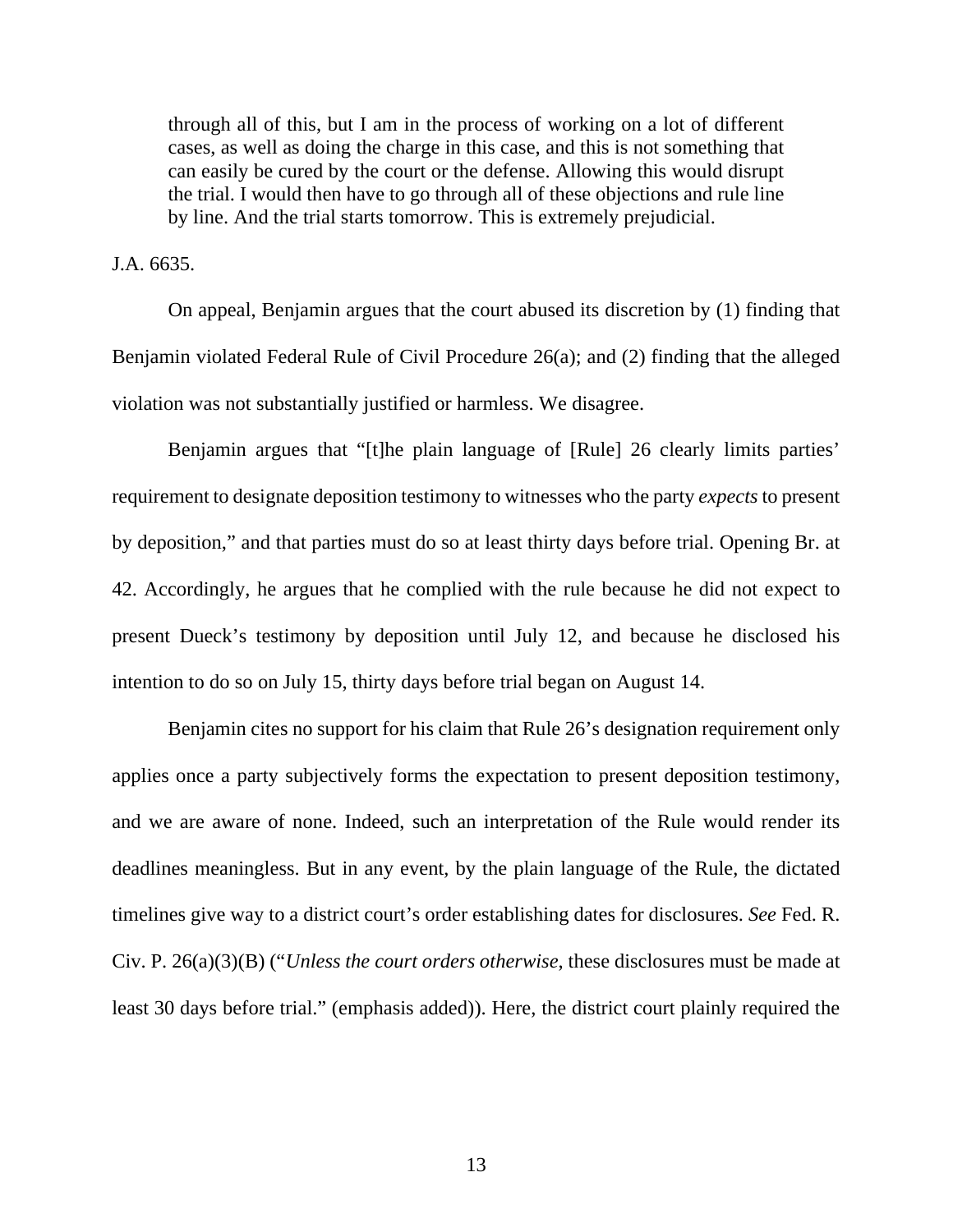disclosure in question to be made by July 1, 2019. Benjamin failed to abide by that deadline.

Therefore, Benjamin was "not allowed" to use the deposition testimony unless his failure to abide by Rule 26(a) "was substantially justified or . . . harmless." Fed. R. Civ. P. 37(c)(1). This Court addressed what is required to demonstrate substantial justification or harmlessness in *Southern States Rack & Fixture, Inc. v. Sherwin-Williams Co.*, 318 F.3d 592 (4th Cir. 2003). We identified five factors that should guide a district court's analysis "in exercising its broad discretion" regarding this question: "(1) the surprise to the party against whom the evidence would be offered; (2) the ability of that party to cure the surprise; (3) the extent to which allowing the evidence would disrupt the trial; (4) the importance of the evidence; and (5) the nondisclosing party's explanation for its failure to disclose the evidence." *Id.* at 597. The first four factors primarily relate to the harmlessness exception, while the fifth factor primarily relates to whether the violation was substantially justified. *Bresler*, 855 F.3d at 190.

Notably, a district court is "not *required* to tick through each of the *Southern States* factors," *Wilkins v. Montgomery*, 751 F.3d 214, 222 (4th Cir. 2014), and retains "broad discretion in determining whether a party's nondisclosure or untimely disclosure of evidence is substantially justified or harmless," *Bresler*, 855 F.3d at 190 (internal quotation marks omitted). And "[t]he burden of establishing these factors lies with the nondisclosing party." *Wilkins*, 751 F.3d at 222.

Here, the district court properly considered the *Southern States* factors. Regarding harmlessness, the court acknowledged that the late disclosure of deposition designations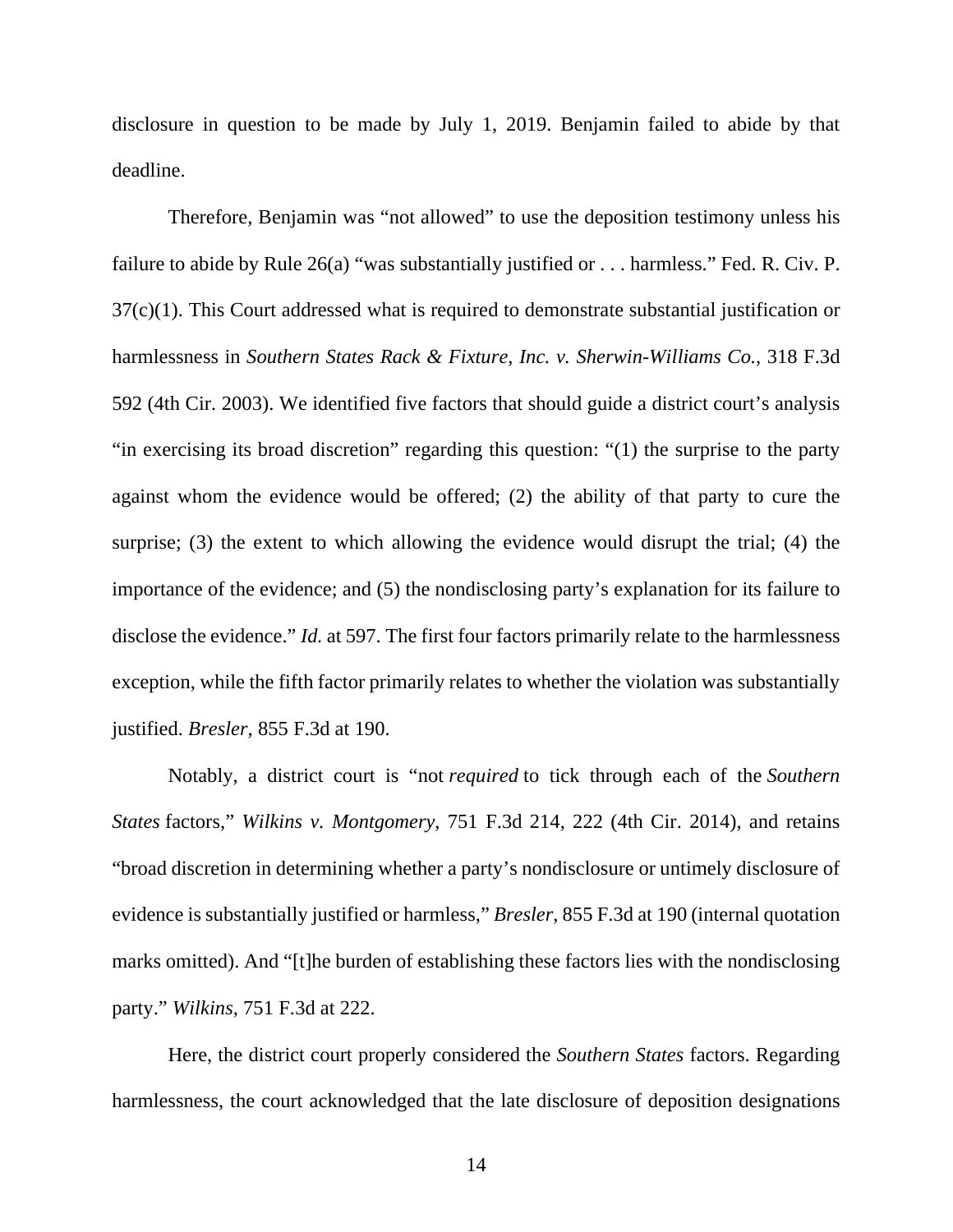may be less prejudicial than, for example, a failure to disclose an expert witness, but nevertheless found that there would be prejudice to Defendants if the untimely designation was permitted. The court also factored in its own high volume of cases and the need for parties to abide by case management orders. It went on to find that the surprise of the late disclosure could not be cured, noting the lack of time the court had to consider and respond to Defendants' objections. Further, the court concluded that allowing the late disclosure would disrupt the trial because the court would "have to go through all of these objections and rule line by line," which it found "extremely prejudicial" on the eve of trial. J.A. 6635.

Finally, the court recognized that Dueck's deposition testimony would likely be important evidence supporting Benjamin's theory of the case because she was present at the meeting where Benjamin was allegedly terminated. But the court also viewed the importance of the testimony as weighing against Benjamin. In the court's view, "if you've taken a deposition of somebody and they're outside the subpoena jurisdiction, I just don't see how you don't designate that deposition testimony"—particularly if there is reason to believe that the party will not voluntarily appear before the court. J.A. 6635–36. That analysis aligns with our precedent. We have held that the fourth factor, the importance of the evidence, "must be viewed from the perspective of both parties." *S. States*, 318 F.3d at 598 (internal quotation marks omitted). "To that end, the more important the evidence, the more important it is for the proponent to disclose [the evidence] in a timely manner because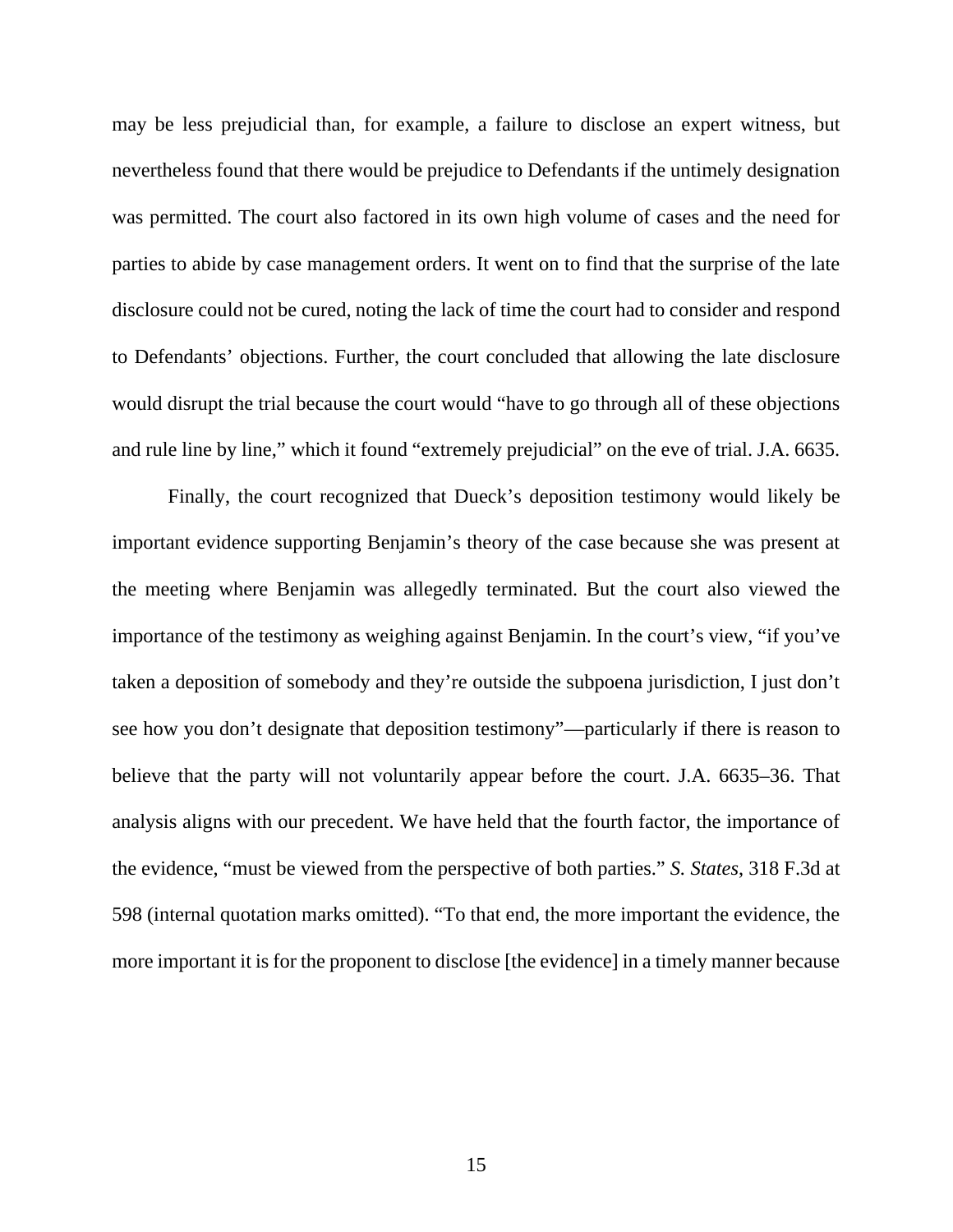it is more likely to prejudice the opposing party." *Bresler*, 855 F.3d at 218 (Wynn, J., concurring in part and dissenting in part) (internal quotation marks omitted).

We conclude that the district court meaningfully engaged with the *Southern States* factors on harmlessness. We find no abuse of discretion in the court's determination that the untimely disclosure was not harmless.

As to whether the late disclosure was substantially justified, the district court found Benjamin's explanation lacking. Benjamin claimed that he did not designate Dueck's deposition testimony because, as of the designation deadline, he still expected her to testify live at trial. But the record reflects that on February 7, 2019—months before the deadline— Dueck's counsel responded to an email from Benjamin's counsel and informed him that Dueck was "generally available" during the trial dates, but that she was "not agreeing to anything at th[at] point" and that they should schedule a telephone call *later that month* to discuss specifics. J.A. 6220. That call was never scheduled.

Nor did Benjamin heed later warnings from Dueck. In a July 2, 2019 email, Dueck's counsel informed Benjamin's counsel that Dueck was "not inclined to participate voluntarily at the trial"—a fact that counsel had "intimated during [a] call" on June 27, 2019, several days before the court-ordered deadline. J.A. 6238. The record thus suggests that Benjamin was, in fact, aware that Dueck did not want to testify at the trial before the designation deadline.

Moreover, while Dueck's counsel did indicate the possibility of Dueck testifying by videoconference, her counsel aptly noted that Benjamin "would need to take the steps necessary to secure an order permitting her testimony by video" pursuant to Rule 43(a).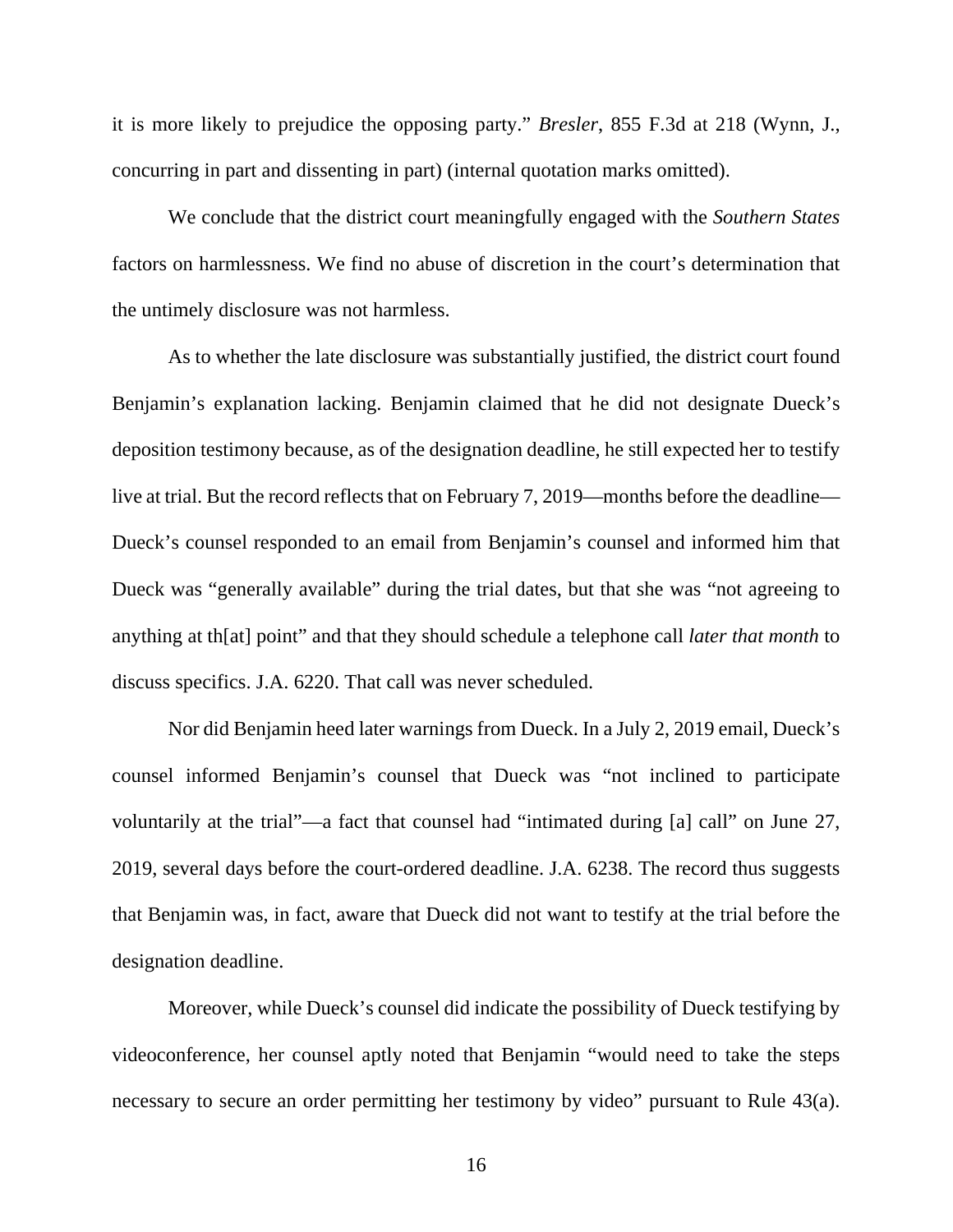J.A. 6238–39. Responding to Benjamin's belief that Dueck would testify live, the district court stated, "I don't think anyone who looked at Rule 43(a) and researched it could . . . have this notion of, well, I think the judge is probably going to let [Dueck] testify remotely." J.A. 6637.

Indeed, Rule 43(a) requires in-person testimony "unless a federal statute, the Federal Rules of Evidence, these rules, or other rules adopted by the Supreme Court provide otherwise." Fed. R. Civ. P. 43(a). Video testimony is only permitted "[f]or good cause in compelling circumstances and with appropriate safeguards"—and then only at the district court's discretion. *Id.* We conclude that the district court did not abuse its discretion when it rejected Benjamin's explanation as insufficient to show substantial justification for his failure to abide by Rule 26(a).

The deadlines set forth in a court's case management order serve an important function in the flow of litigation. *See, e.g.*, *Saudi v. Northrop Grumman Corp.*, 427 F.3d 271, 278 (4th Cir. 2005) ("A party that fails to provide [Rule 26(a)] disclosures unfairly inhibits its opponent's ability to properly prepare, unnecessarily prolongs litigation, and undermines the district court's management of the case."). The district court properly found that Benjamin was aware of the district court's case management order, did not abide by its deadlines, and provided no good reason justifying that failure. Accordingly, we conclude that the district court did not abuse its discretion when it found that Benjamin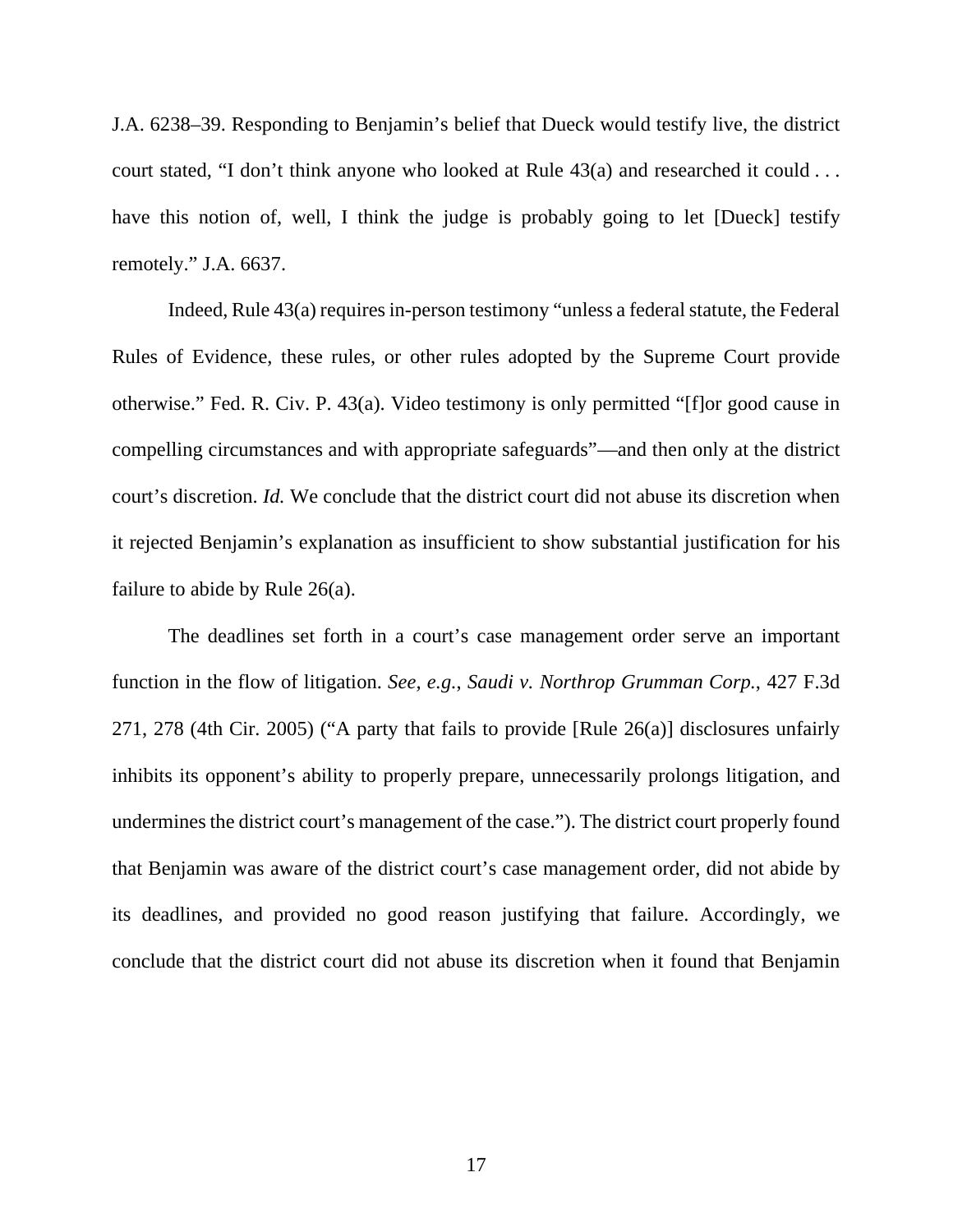was in violation of its case management order and Rule 26, and that his violation was neither substantially justified nor harmless.

## III.

We next turn to Benjamin's challenge to the imposition of a fourteen-hour time limit for each side's presentation of its case at trial. Before trial, the district court informed both parties of a tentative time limit of fourteen hours for each side and stressed that each party was to be a "steward of [its] own time." J.A. 6517. Neither party objected.

At trial, Benjamin struggled to stay within these limits. In order to comply, he opted not to call one of his witnesses. And as he neared the end of his allotted time, he requested an extra forty-five minutes for his closing, a request the district court denied. Benjamin argues that the district court abused its discretion by setting rigid fourteen-hour time limits and by denying his request for additional time.

"[T]he district court has the authority in a civil case to limit the presentation of evidence by imposing overarching time limits on each party, although . . . district courts should not adopt this practice as a 'matter of course.'" *Raynor v. G4S Secure Sols. (USA), Inc.*, 805 F. App'x 170, 178 (4th Cir. 2020) (quoting *Duquesne Light Co. v. Westinghouse Elec. Corp.*, 66 F.3d 604, 610 (3d Cir. 1995)). We review the district court's imposition of time limits for abuse of discretion, keeping in mind both the importance of efficiency in the judicial system and the need for "fundamental fairness" at trial. *Id.* 

Benjamin was "[a]pprised of [the fourteen-hour time limit] in advance of trial," giving him "notice and adequate time to craft his case." *Id.* at 179. That Benjamin chose not to "craft his case" in such a way that allowed him to remain within the time limits while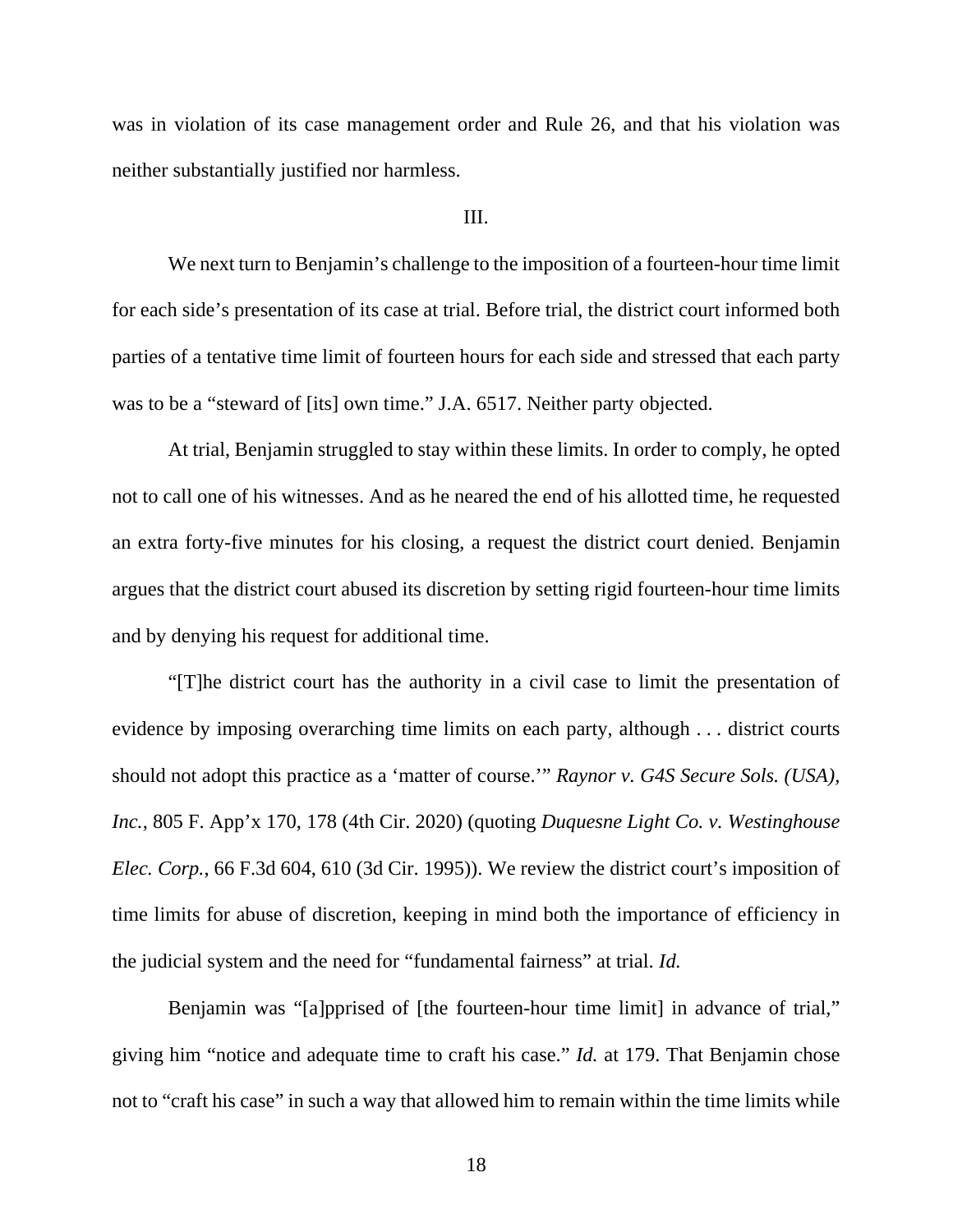calling all his witnesses does not demonstrate that the district court abused its discretion. *See id.* at 178 (the fact that the plaintiff was unable to call several witnesses did not demonstrate that the trial court abused its discretion).

Moreover, the district court's denial of Benjamin's request for more time in order to ensure that both parties were bound by the same rules does not constitute an abuse of discretion. And while overarching time limits may not be warranted in every case, "the abuse of discretion standard requires a reviewing court to show enough deference to a primary decision-maker's judgment that the court does not reverse merely because it would have come to a different result in the first instance." *Evans v. Eaton Corp. Long Term Disability Plan*, 514 F.3d 315, 322 (4th Cir. 2008).

It is within the authority of district courts to set time limits in civil cases. Because both parties had adequate notice to be able to craft their cases within the district court's fourteen-hour limit, we conclude that the district court did not abuse its discretion.

#### IV.

Next, we consider Benjamin's appeal of the district court's decision to admit evidence regarding his past employment.

During discovery, Defendants learned that Benjamin had misrepresented his credentials and employment history to Epiphany School during the recruitment process. Specifically, when describing his prior work experience, Benjamin failed to mention his position as President of Deep Springs College (a position from which he resigned after less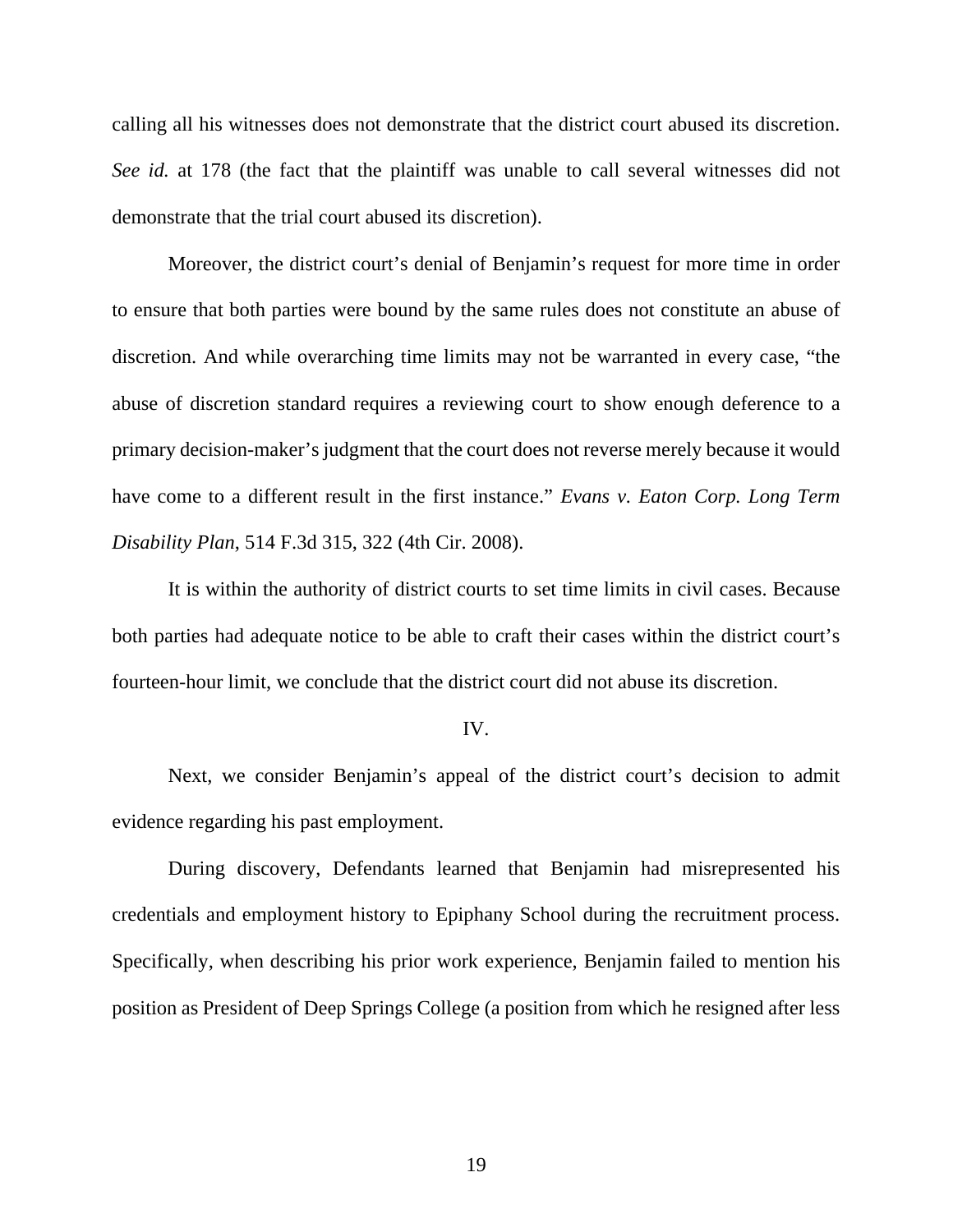than a year); misrepresented the dates associated with another position; and falsely represented that he had a Doctor of Philosophy degree.

At a pretrial conference, Benjamin urged the district court to exclude evidence related to these alleged misrepresentations or, in the alternative, bifurcate the trial. In Benjamin's view, evidence of employment misrepresentations he allegedly made decades ago was not relevant, and to the extent it was, its probative value was heavily outweighed by its prejudicial effect.

The district court allowed the evidence, concluding that it was relevant and that it did not need to be excluded pursuant to Federal Rule of Evidence 403. Further, the court denied Benjamin's request to bifurcate the trial. The court stated, "I don't think bifurcating under Rule [42(b) of the Federal Rules of Civil Procedure] makes sense given that the evidence is relevant. I think the [evidence is relevant to] liability and damages in connection with the contract, obviously, [and] the damages in connection with the [Americans with Disabilities Act] and defamation claim[s]." J.A. 6474.

"We review a trial court's rulings on the admissibility of evidence for abuse of discretion, and we will only overturn an evidentiary ruling that is arbitrary and irrational. To that end, we look at the evidence in a light most favorable to its proponent, maximizing its probative value and minimizing its prejudicial effect." *United States v. Cole*, 631 F.3d 146, 153 (4th Cir. 2011) (citations and internal quotation marks omitted). Even if the district court errs in admitting evidence, this Court will not reverse if the error was harmless and had no prejudicial affect. *Cisson v. C.R. Bard, Inc.*, 810 F.3d 913, 923 (4th Cir. 2016). "To find [an] alleged error harmless, we need only be able to say with fair assurance, after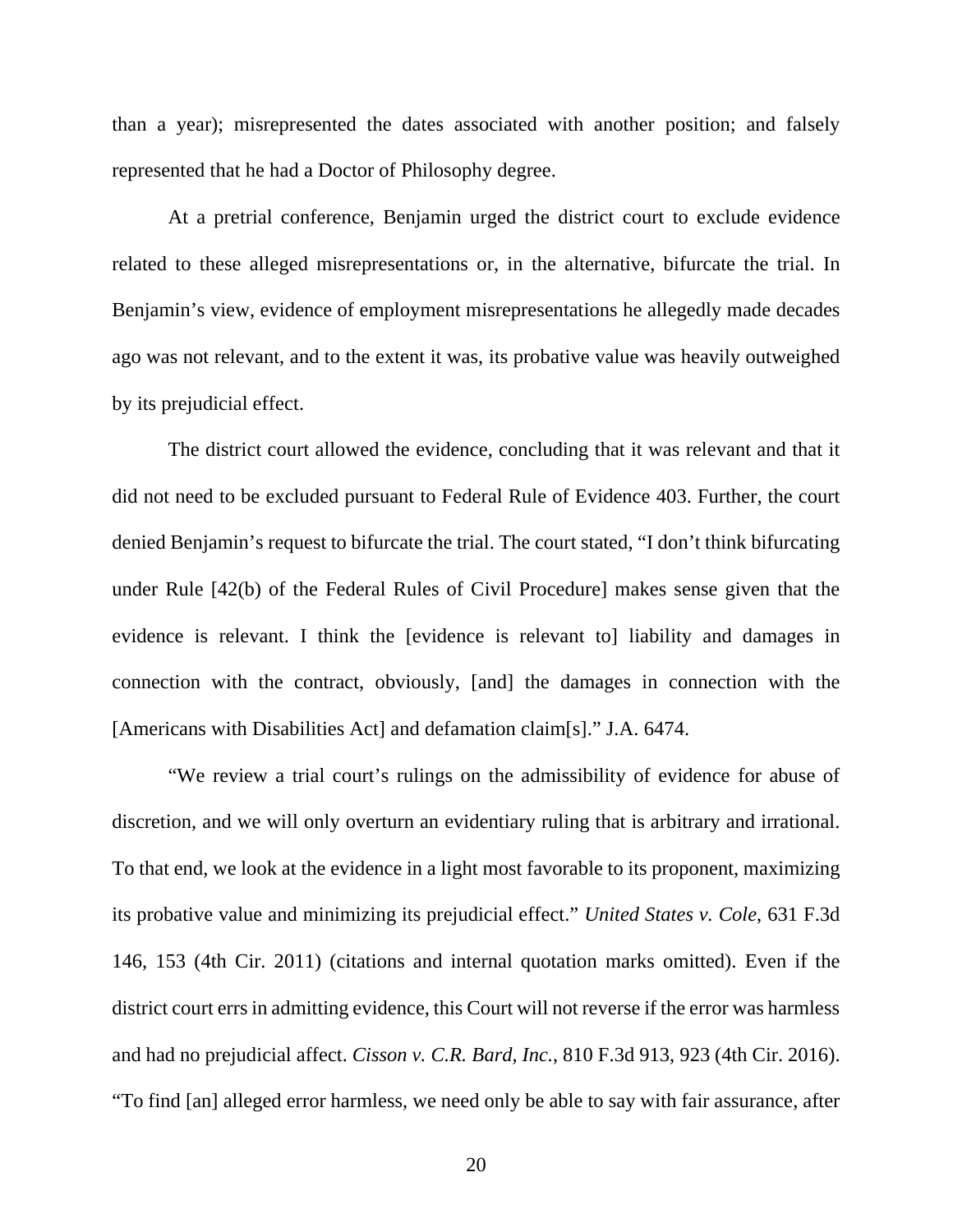pondering all that happened without stripping the erroneous action from the whole, that the judgment was not substantially swayed by the error." *Id.* at 927 (internal quotation marks omitted).

Benjamin argues that the court's decision to admit evidence concerning his prior employment was an abuse of discretion because "(a) [the evidence] was not relevant to the issues at trial, (b) any arguable probative value was substantially outweighed by its unduly prejudicial effect as ancient and largely hearsay evidence of decades-old events and (c) it served as impermissible character evidence transparently intended to make Benjamin seem a liar." Opening Br. at 35. We find no abuse of discretion here.

Maximizing the probative value of the disputed evidence and minimizing its prejudicial effect, as we are required to do on our review, *Cole*, 631 F.3d at 153, the district court's decision to admit the evidence was not unreasonable. At minimum, we agree with the district court that the allegations of employment misrepresentations were relevant to breach-of-contract liability. The evidence provided support for Defendants' claim that they would not have hired Benjamin had they known his complete, accurate employment record and qualifications. Further, while some of the evidence was decades old, not all of it was. The record demonstrates that Benjamin submitted a resume to the recruiting firm—which was then considered by the Epiphany School Board—that incorrectly stated that he had a Doctor of Philosophy degree from Oxford. And, while the evidence had a potential prejudicial effect, the district court minimized the risk of prejudice by communicating limiting instructions to the jury throughout the trial.

21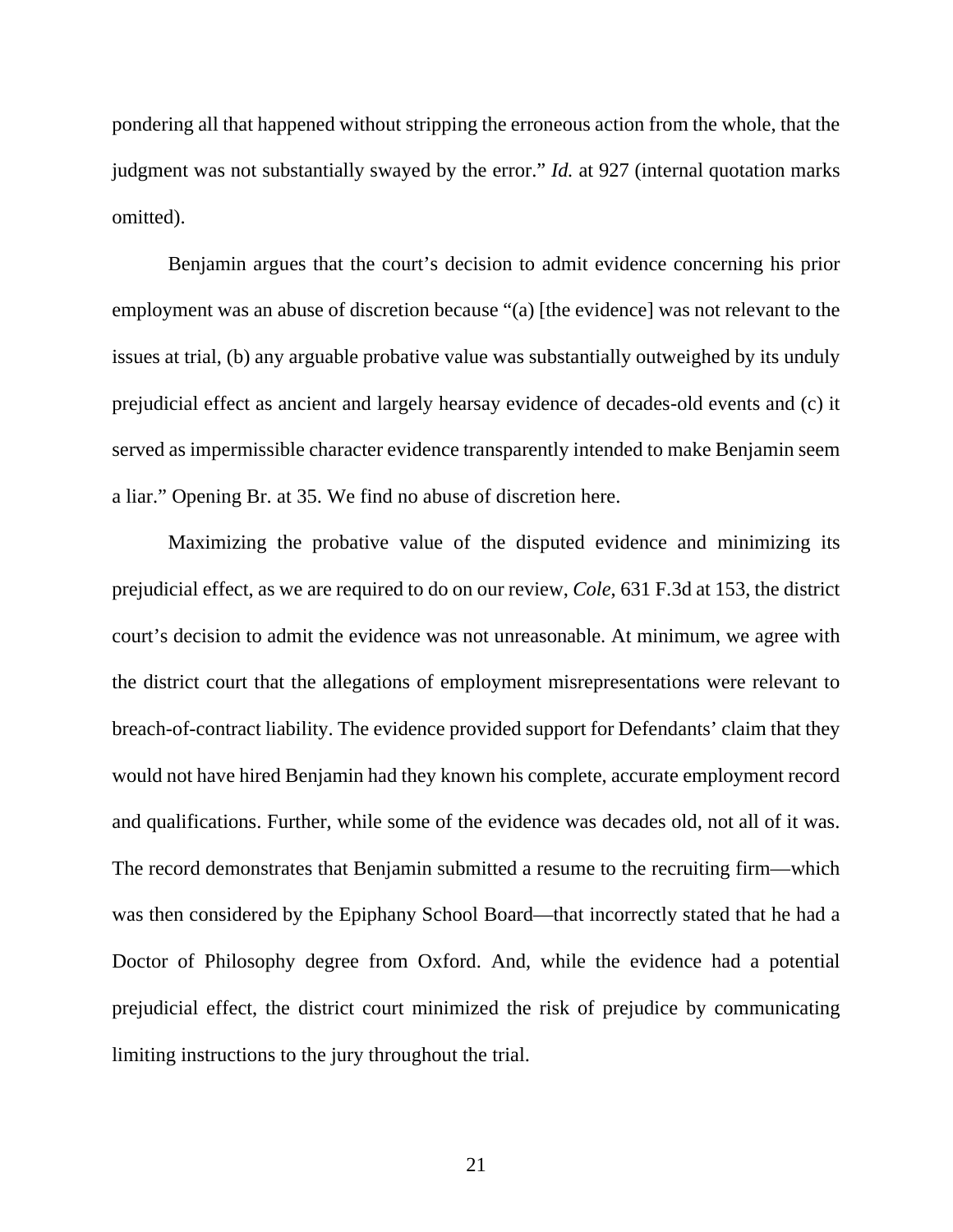Accordingly, the district court acted within its discretion when it conducted the required balancing test, refused to bifurcate the trial, and admitted the evidence.

V.

Finally, we consider Benjamin's challenge to the district court's verdict form and jury instructions regarding his breach-of-contract claims against Epiphany School and the Sparks Foundation, as well as his challenge to the verdict form related to his defamation *per se* claim against Sparks.

We employ an abuse-of-discretion standard when reviewing a district court's verdict form and jury instructions, reviewing both holistically. *See Horne v. Owens-Corning Fiberglas Corp.*, 4 F.3d 276, 284 (4th Cir. 1993) (verdict forms); *Noel v. Artson*, 641 F.3d 580, 586 (4th Cir. 2011) (jury instructions). While the structure of the verdict form is left to the discretion of the district court, we must consider whether the form "adequately presented the contested issues to the jury when read as a whole and in conjunction with the general charge, whether submission of the issues to the jury was fair, and whether the ultimate questions of fact were clearly submitted to the jury." *Horne*, 4 F.3d at 284 (quoting *Klein v. Sears Roebuck & Co.*, 773 F.2d 1421, 1427 (4th Cir. 1985)).

And for jury instructions, we "simply determine whether the instructions construed as a whole, and in light of the whole record, adequately informed the jury of the controlling legal principles without misleading or confusing the jury to the prejudice of the objecting party." *Noel*, 641 F.3d at 586 (internal quotation marks omitted). If a district court declines to give a party's proposed instructions, the court will be reversed only if the requested instructions "'(1) w[ere] correct; (2) w[ere] not substantially covered by the court's charge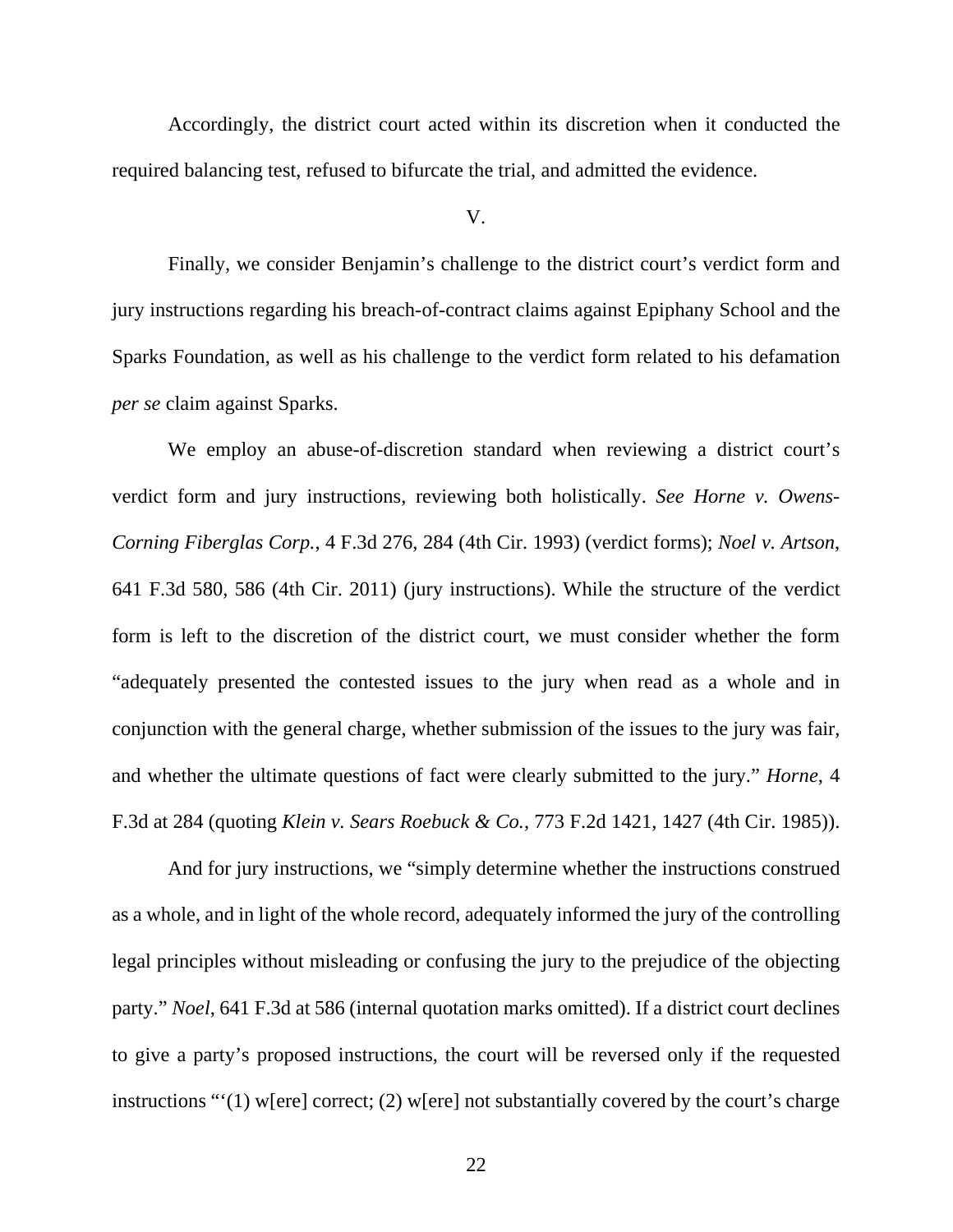to the jury; and (3) dealt with some point in the trial so important, that failure to give the requested instruction[s] seriously impaired' that party's ability to make its case." *Id.* (quoting *United States v. Lighty*, 616 F.3d 321, 366 (4th Cir. 2010)). "A set of legally accurate instructions that does not effectively direct a verdict for one side or the other is generally adequate." *Hardin v. Ski Venture, Inc.*, 50 F.3d 1291, 1294 (4th Cir. 1995).

Considering the jury charge as a whole, we conclude that the trial court adequately informed the jury of the relevant issues and legal principles, and that its verdict form and instructions did not prejudice Benjamin.

A.

Benjamin contends that the district court's decision to draft the verdict form to exclude termination as a potential element of his breach-of contract claim was an abuse of discretion. And as to the jury instructions, he argues that the district court's breach-ofcontract instructions were an unsuccessful—and ultimately prejudicial—attempt at following this Court's opinion in *Stone v. University of Maryland Medical System Corp.*, 855 F.2d 167 (4th Cir. 1988). We consider each argument in turn.

1.

In his proposed jury instructions, Benjamin suggested that the verdict form ask the jurors to determine whether he was terminated or forced to resign from his positions with Epiphany School and the Sparks Foundation. Instead, the district court instructed the jury that Benjamin had to prove by a preponderance of the evidence that his resignations from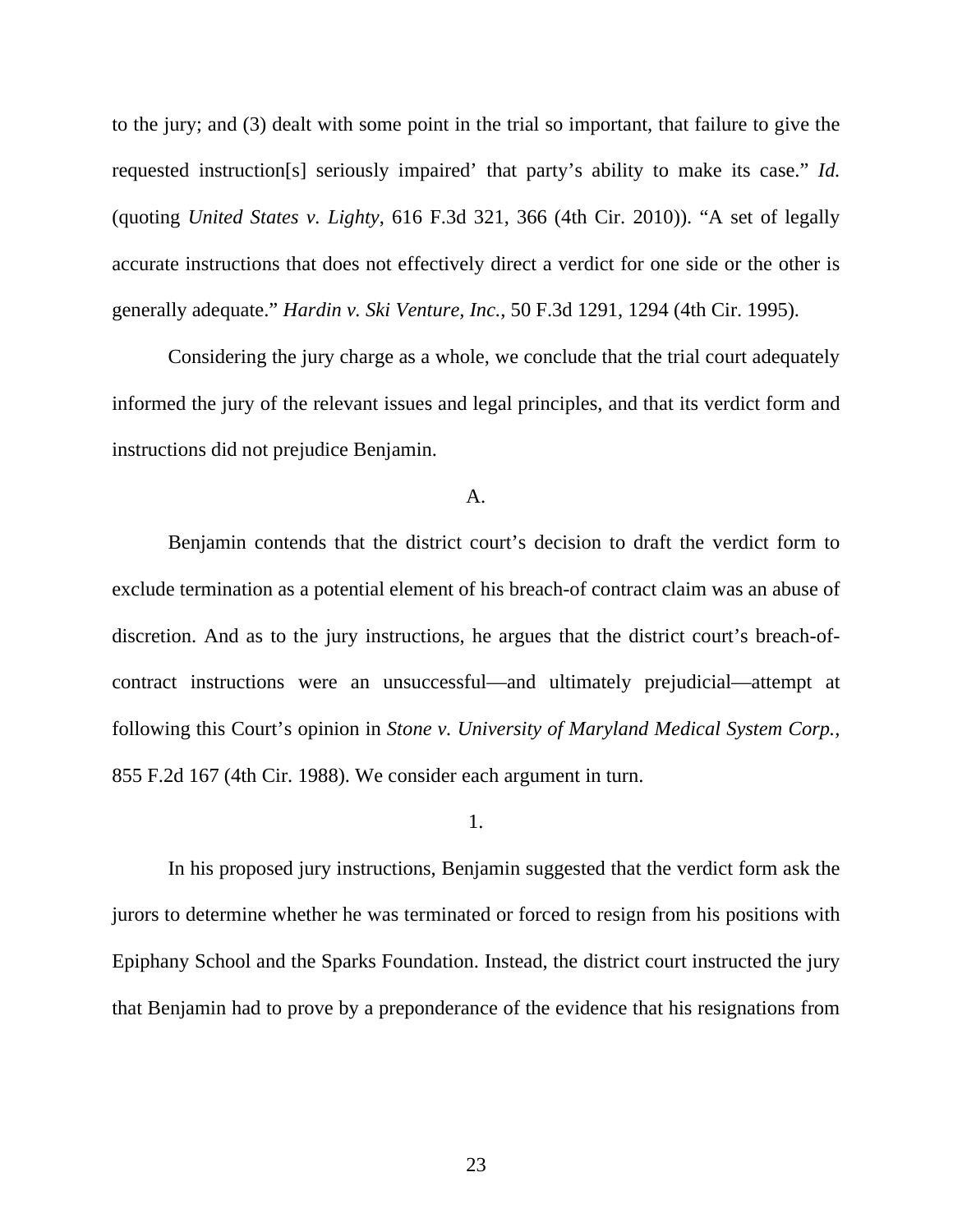Epiphany School and the Sparks Foundation were involuntary. There was no mention of termination.

The issues were presented to the jurors as follows:

1. Did plaintiff Saul Hillel Benjamin prove by a preponderance of the evidence that his resignation from defendant the Epiphany School of Global Studies was involuntary? . . .

3. Did plaintiff Saul Hillel Benjamin prove by a preponderance of the evidence that his resignation from the Nicholas Sparks Foundation was involuntary?

J.A. 8630–31. If the jurors found that Benjamin's resignation in either case was

involuntary, they were instructed also to consider issues 2 and 4—any defenses Epiphany

School or the Sparks Foundation may have had.<sup>[5](#page-23-0)</sup> But since the jury answered issues 1 and

3 in the negative, they never reached issues 2 and 4.

4. Did defendant the Nicholas Sparks Foundation prove by a preponderance of the evidence (1) that it did or would have terminated plaintiff Saul Hillel Benjamin "for cause" under § 6 of the Independent Contractor Agreement based on information that it possessed in November 2013; or (2) that it would have terminated plaintiff Saul Hillel Benjamin "for cause" under § 6 of the Independent Contractor Agreement based on after-acquired evidence of plaintiff Saul Hillel Benjamin's misconduct; or (3) that it never would have

<span id="page-23-0"></span><sup>5</sup> Issue 2 and Issue 4 of the Verdict Form read:

<sup>2.</sup> Did defendant the Epiphany School of Global Studies prove by a preponderance of the evidence (1) that it would have terminated plaintiff Saul Hillel Benjamin "for cause" under § 7(b) of the Employment Contract based on information that it possessed in November 2013; or (2) that it would have terminated plaintiff Saul Hillel Benjamin "for cause" under § 7(b) of the Employment Contract based on after-acquired evidence of plaintiff Saul Hillel Benjamin's misconduct; or (3) that it never would have hired plaintiff Saul Hillel Benjamin based on after-acquired evidence of plaintiff Saul Hillel Benjamin's misconduct? . . .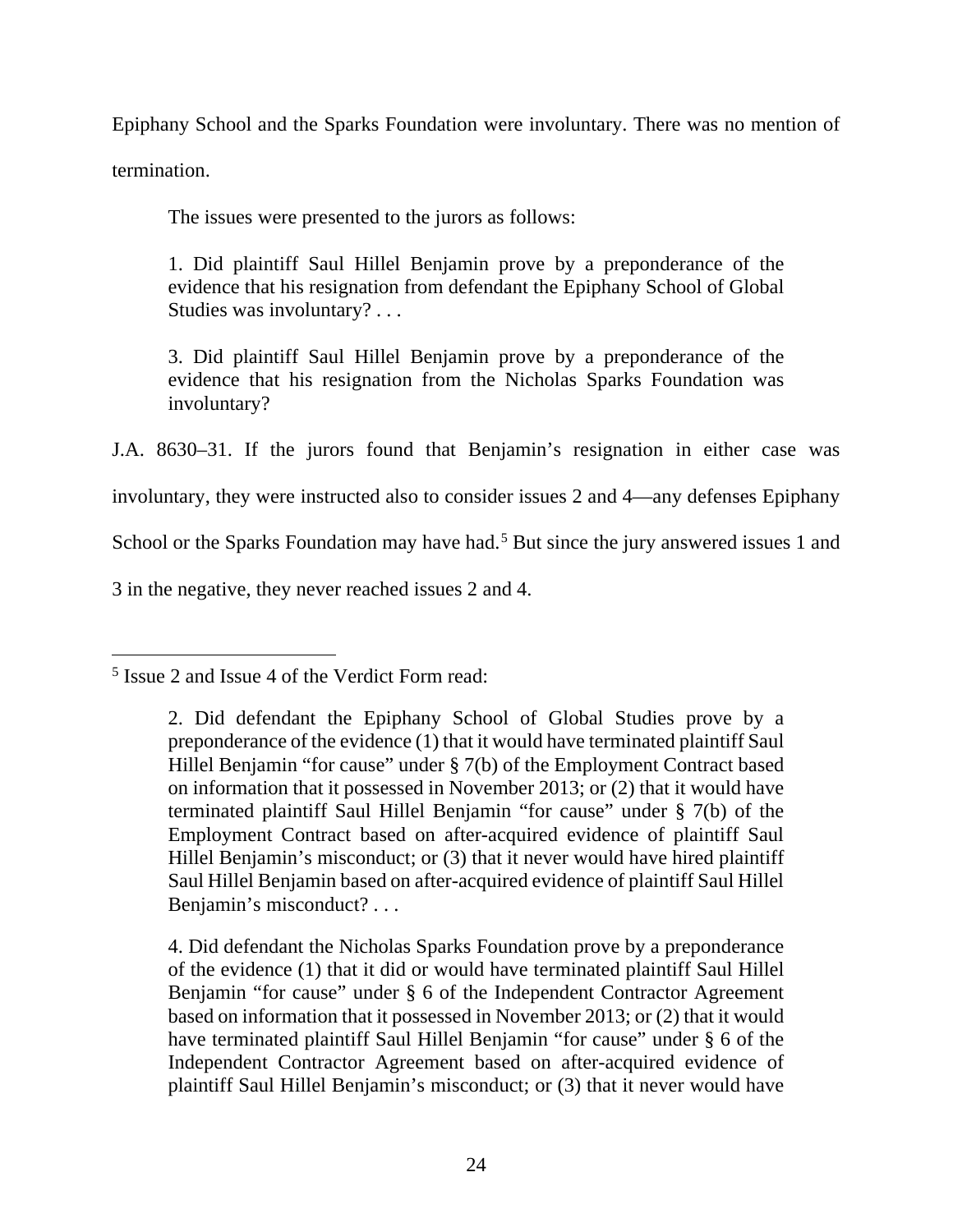Benjamin argues that the district court abused its discretion by "presenting only the question of whether or not [his] resignations from Epiphany [School] and the [Sparks] Foundation were voluntary." Opening Br. at 18. He argues that the formulation used in the verdict form assumes that he resigned and does away with the argument that he was in fact terminated. The facts and record, he argues, provided ample support for a finding that he was involuntarily terminated. In Benjamin's view, omitting the possibility that he was terminated from the verdict form "greatly and inevitably circumscribed the jury's factual analysis, and constitutes an abuse of discretion." *Id.* at 22. We disagree.

Our deferential standard of review of the district court's instructions and presentation of issues to the jury is rooted in an acknowledgment that the district court is better positioned than we are to craft instructions that reflect the evidence produced at trial. *See Nelson v. Green Ford, Inc.*, 788 F.2d 205, 208–09 (4th Cir. 1986). Having heard the evidence and the witnesses, the district court focused the jury on the issue of resignation.

That decision fell within the limits of the district court's discretion. A review of the record reveals that Benjamin signed a handwritten resignation note, subsequently referred to the end of his employment with Epiphany School as a resignation, and informed the Epiphany School Board of his plan to "strictly follow<sup>[]</sup> the letter and spirit of [their] intended separation agreement." J.A. 8434. Furthermore, the Sparks Foundation ultimately

hired plaintiff Saul Hillel Benjamin based on after-acquired evidence of plaintiff Saul Hillel Benjamin's misconduct?

J.A. 8630–31.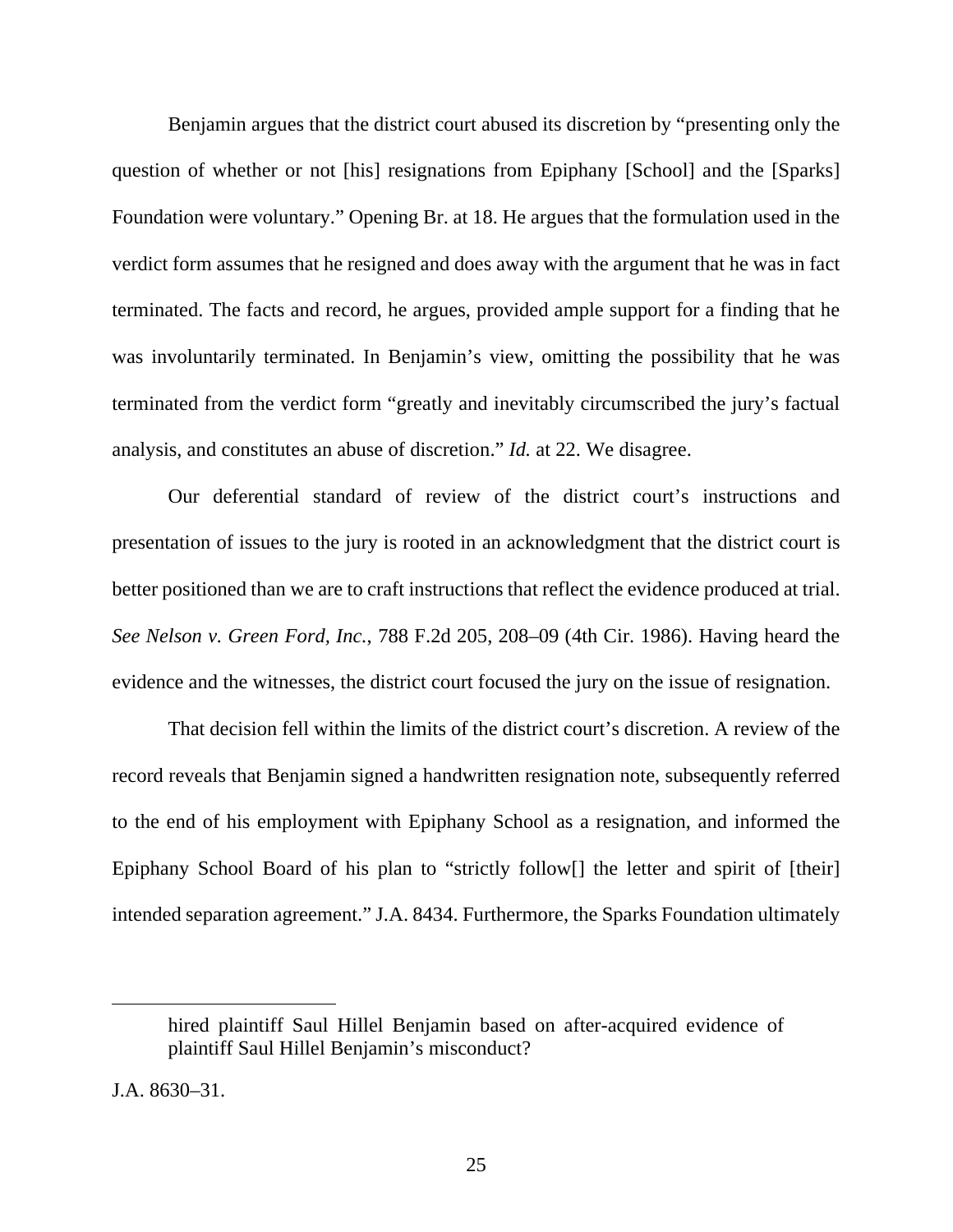referred to Benjamin's departure as a resignation after Dueck requested that Benjamin's separation from the Sparks Foundation be deemed a resignation rather than a termination. In light of the record, we cannot say that the district court inadequately presented the issues to the jury or abused its discretion in its verdict form.

Our role is not to ask how we would have drafted the verdict form given the opportunity, but to determine whether the district court abused its discretion when it presented the issues to the jury in the manner that it did. The record reflects evidence supporting the district court's framing of the issue as one of resignation as opposed to termination. Because the district court did not abuse its discretion in drawing up the verdict form, we affirm.

### 2.

Benjamin also contends that the district court abused its discretion in its jury instructions on his breach-of-contract claim because the district court diverged from this Court's language in *Stone*. In *Stone*, we held that in deciding whether a resignation was voluntary, we must "determine whether the employee was denied the opportunity to make a free choice." *Stone*, 855 F.2d at 174. Four factors guided our inquiry: "(1) whether the employee was given some alternative to resignation; (2) whether the employee understood the nature of the choice he was given; (3) whether the employee was given a reasonable time in which to choose; and (4) whether he was permitted to select the effective date of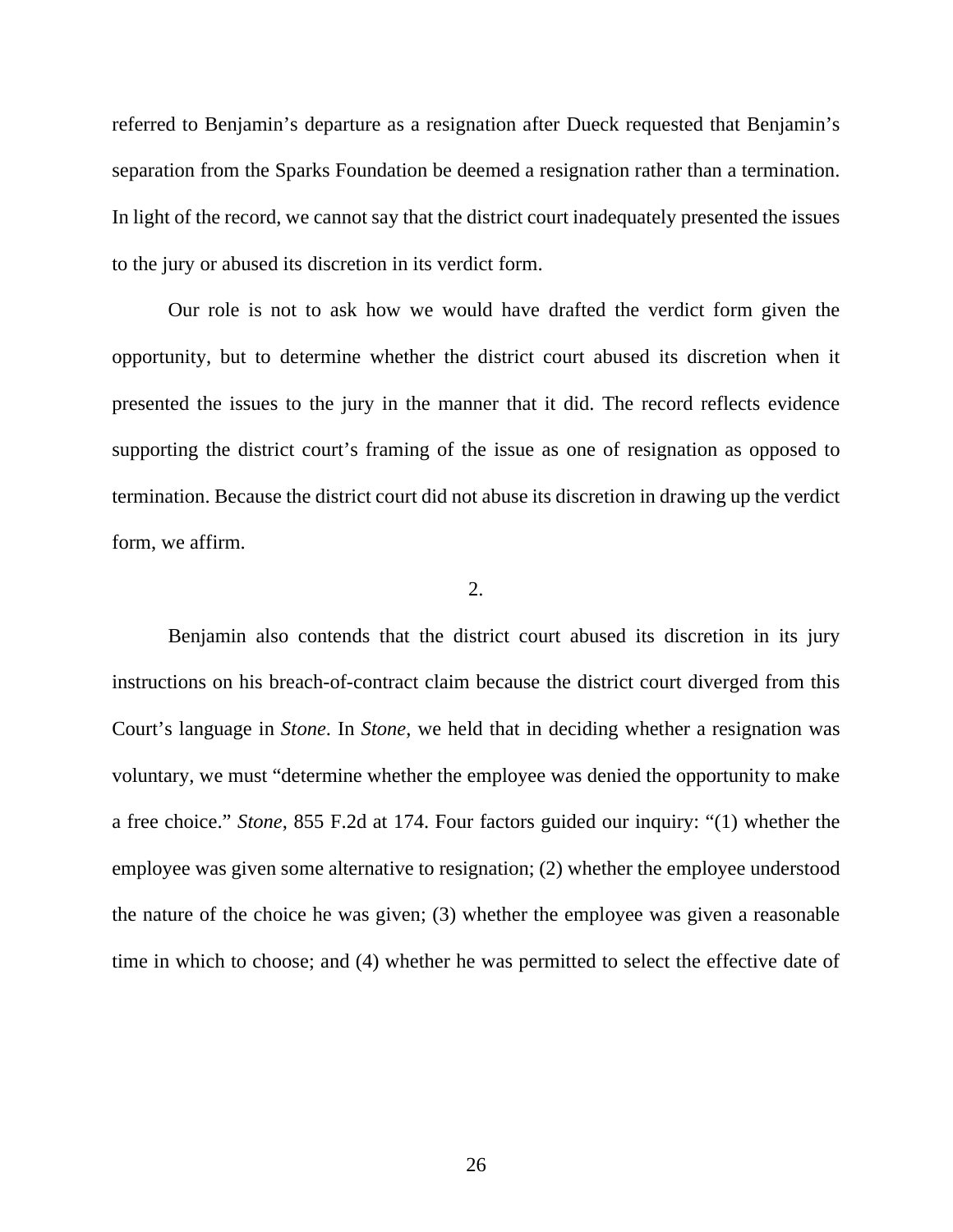resignation." *Id.* But we clarified that this is a "totality of [the] circumstances test," meaning that no single factor is dispositive. *Id.* 

Moreover, we noted that "the assessment whether real alternatives were offered must be gauged by an objective standard rather than by the employee's purely subjective evaluation; that the employee may perceive his only option to be resignation—for example, because of concerns about his reputation—is irrelevant." *Id.* And we explained that "the mere fact that [an employee's] choice is between comparably unpleasant alternatives e.g., resignation or facing disciplinary charges—does not of itself establish that a resignation was induced by duress or coercion, hence was involuntary." *Id.*

The district court recited our language from *Stone* in its jury instructions almost verbatim. Where the question of voluntary resignation was relevant, the court instructed the jury as follows:

You may find a resignation involuntary if, under the totality of the circumstances, the employer's conduct concerning the resignation deprived the employee of free choice. Factors that you may consider include: (1) whether plaintiff Saul Hillel Benjamin was given some alternative to resignation (including a severance agreement or being terminated for cause); (2) whether plaintiff Saul Hillel Benjamin understood the nature of the choice he was given; (3) whether plaintiff Saul Hillel Benjamin was given a reasonable time in which to choose whether to resign; (4) whether plaintiff Saul Hillel Benjamin was permitted to select the effective date of resignation or other terms of the resignation or severance agreement; and (5) statements or actions by Saul Hillel Benjamin or the Epiphany School of Global Studies during or after the meeting on November 21, 2013, concerning the alleged resignation.

No one factor is controlling. You must consider the totality of the circumstances in evaluating whether plaintiff Saul Hillel Benjamin proved that his resignation was involuntary. In applying this totality of the circumstances test, the assessment whether alternatives were offered must be gauged by an objective standard rather than by plaintiff Saul Hillel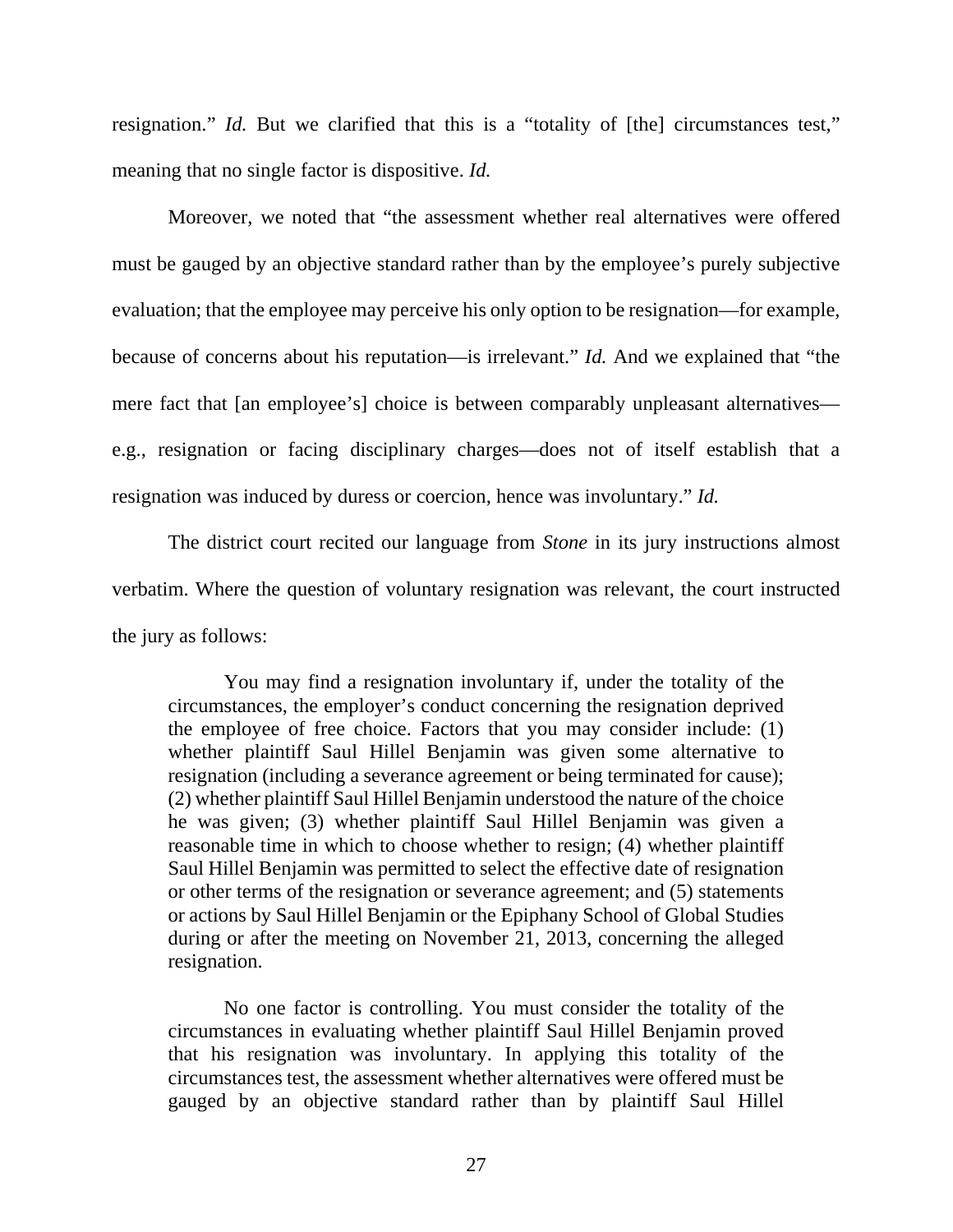Benjamin's purely subjective evaluation. The fact that plaintiff Saul Hillel Benjamin may have perceived his only option to be resignation—for example, because of concerns about his reputation or being terminated for cause under the contract—is irrelevant. Similarly, the mere fact that the choice is between comparably unpleasant alternatives—such as, resignation or termination for cause under the contract—does not of itself establish that a resignation was involuntary. This principle applies even where the only alternative to resignation for the employee is facing possible termination for cause, unless the employer actually lacked good cause to believe that a basis for termination for cause existed.

J.A. 8592–93, 8601–02, 8610–11.

Benjamin nevertheless contends that these instructions were an abuse of discretion because the district court broke from the language in *Stone* by including factual examples beyond those provided by *Stone*. [6](#page-27-0) He argues that these examples both weighed in favor of the Defendants and improperly influenced the jury to consider only the first *Stone* factor

J.A. 8592–93, 8601–02, 8610–11.

<span id="page-27-0"></span><sup>&</sup>lt;sup>6</sup> The bolded language in the court's jury instructions, copied below, constitutes the factual examples the court included, which Benjamin alleges went beyond the mandate in *Stone*:

You may find a resignation involuntary if, under the totality of the circumstances, the employer's conduct concerning the resignation deprived the employee of free choice. Factors that you may consider include: (1) whether plaintiff Saul Hillel Benjamin was given some alternative to resignation **(including a severance agreement or being terminated for cause**) . . . . No one factor is controlling. You must consider the totality of the circumstances in evaluating whether plaintiff Saul Hillel Benjamin proved that his resignation was involuntary. … Similarly, the mere fact that the choice is between comparably unpleasant alternatives—such as, resignation **or termination for cause under the contract**—does not of itself establish that a resignation was involuntary. **This principle applies even where the only alternative to resignation for the employee is facing possible termination for cause**, unless the employer actually lacked good cause to believe that a basis for termination for cause existed.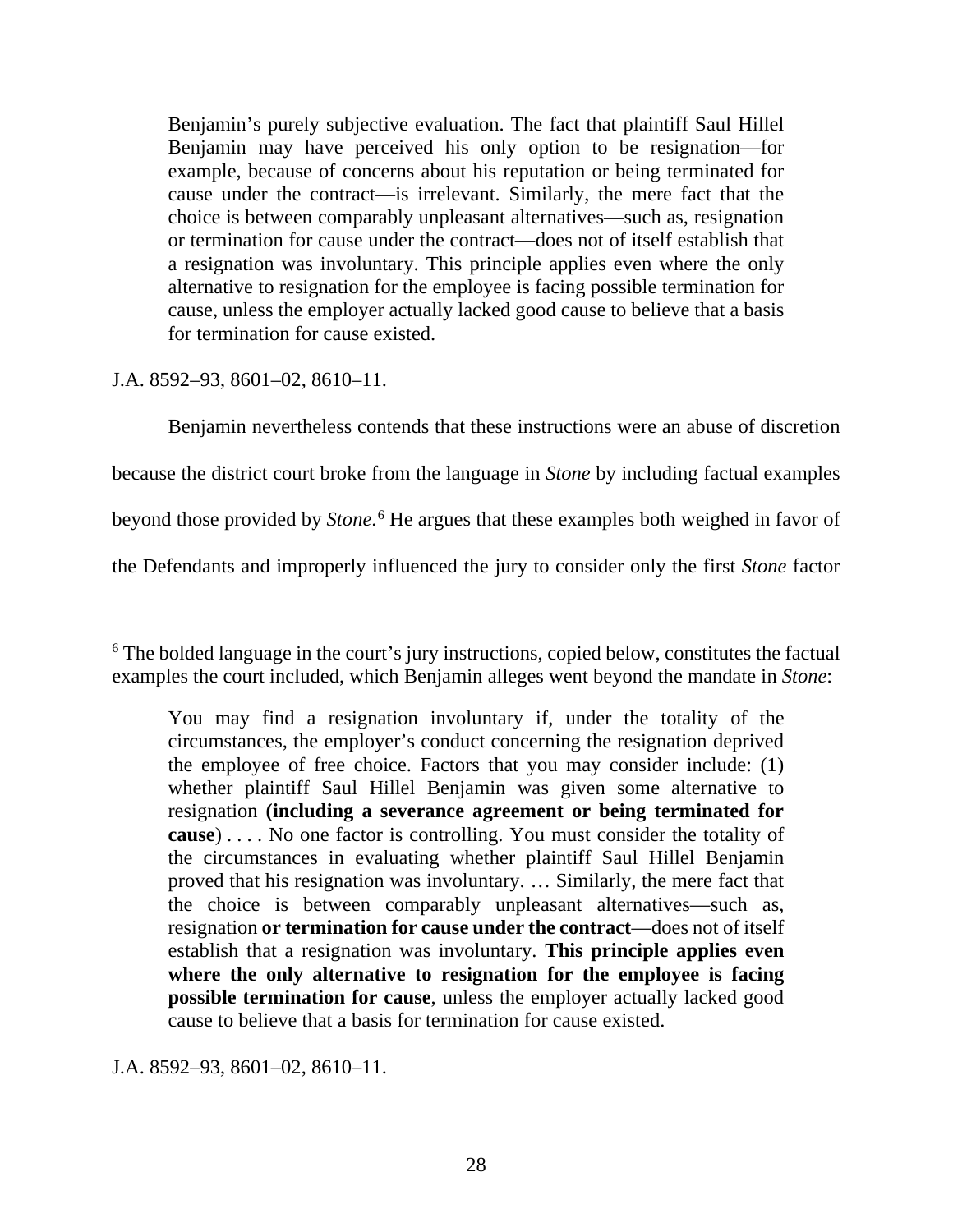(whether he was given alternatives). He also contends that the district court's examples were suggestive and misleading.

We find no abuse of discretion in the court's instructions. In ascertaining the voluntariness of a resignation, the crux of the matter is whether the employee was denied the opportunity to make a free choice. *Stone*, 855 F.2d at 174. To assist in that determination, we rely on the four *Stone* factors, mindful that no one factor is determinative. In its instructions, the district court properly homed in on the pertinent legal principle without tilting the scales in favor of one party over the other.[7](#page-28-0)

We recognize that district courts are often well-advised not to comment on specific evidence in their jury instructions. *See Hardin*, 50 F.3d at 1294. For "such comments may carry unacceptable risks of removing from the jury its critical task of assigning weight to the evidence presented." *Id.* Nevertheless, the choice to comment on such evidence ultimately belongs to the district court. *Id.* As long as the instructions, on the one hand, "are not merely statements of abstract principles of law with no relation to the facts," and on the other, "do[] not effectively direct a verdict for one side or the other," "the choice of generality versus specificity in the charge is a matter left to the sound discretion of the trial courts." *Id.* at 1294–95.

<span id="page-28-0"></span><sup>7</sup> Appellate opinions, like *Stone* "are not jury instructions, nor are they meant to be." *Noel*, 641 F.3d at 588. Our opinion in *Stone* "may guide a district judge's discretion when formulating jury instructions . . . [b]ut [it is] by no means intended to preempt a district judge's discretion to formulate a suitable charge for a specific trial." *Id.*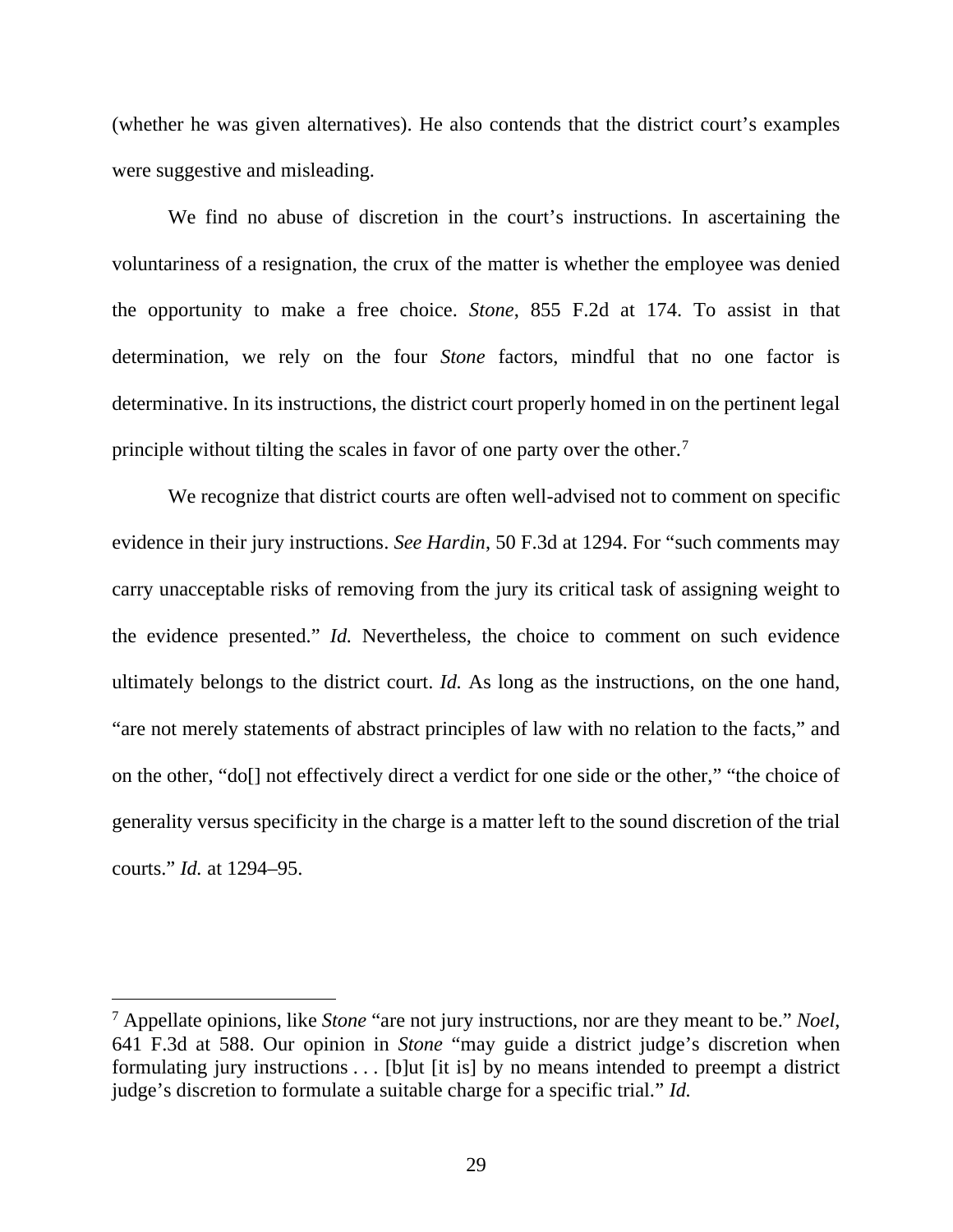We further note that Benjamin offered his own jury instructions on breach of contract. Relevant here, those instructions read:

Under the case law in this Circuit, there are numerous factors that you can consider in evaluating whether an individual was forced to resign due to duress or coercion. For example, factors that may be considered under the totality of all the circumstances include: (1) whether the employee was given some alternative to the ending of the employment relationship; (2) whether the employee understood the nature of the choice he was given; (3) whether the employee was given a reasonable time within which to choose whether to resign from the employment relationship (for example, whether he was given time to consult with an attorney before making the decision); and/or (4) whether the employee was permitted to select the effective date for termination of the employment relationship.

J.A. 5407. Benjamin's proposal also instructed the jury that it would be asked to determine whether Benjamin proved by a preponderance of the evidence that "the [Sparks] Foundation terminated the Independent Contractor Agreement" and that "Epiphany [School] terminated the Employment Agreement." J.A. 5407–08.

To reverse the district court, we must determine that Benjamin's instructions were correct, were not substantially covered by the district court's given instructions, and "dealt with some point in the trial so important, that failure to give the requested instruction[s] seriously impaired [Benjamin's] ability to make [his] case." *Noel*, 641 F.3d at 586 (internal quotation marks omitted). Even assuming that Benjamin's proposed instructions were correct, we decline to reverse the district court because Benjamin's proposed instructions were substantially covered by the instructions actually given to the jury.

Regarding the instructions' discussion of the *Stone* factors, we note the substantial similarity between Benjamin's proposed instructions and the court's actual instructions. Each factor was addressed and, as noted above, the court's instructions focused the jury on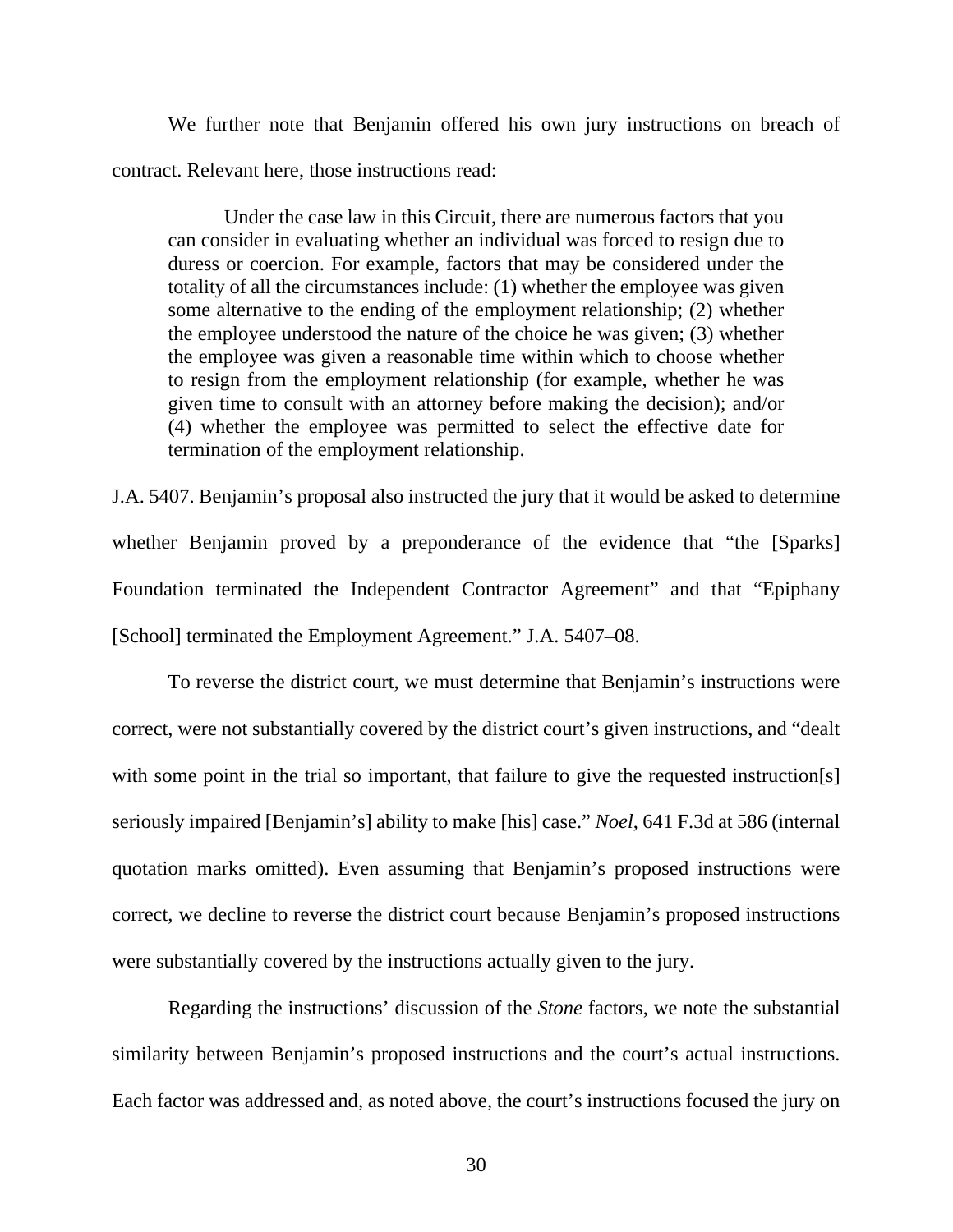the relevant legal principles. Further, while Benjamin's instructions referred to "termination," a word omitted from the court's actual instructions, we believe that the court's framing of the issue as one of voluntary or involuntary resignation substantially covered Benjamin's requested instructions. We acknowledge the difference between termination and involuntary resignation, but as discussed above, the district court properly focused the jury on the relevant legal issue.

3.

Our determination that the district court did not abuse its discretion in instructing the jury or drafting the verdict form with regard to Benjamin's breach-of-contract claims allows us to quickly dispose of several other issues Benjamin raises on appeal.

First, Benjamin argues that the after-acquired evidence defense should not have been available as a complete defense to breach of contract.<sup>[8](#page-30-0)</sup> But the jury found no breach of contract, so it never reached the issue of related defenses. We need not determine the breadth of a defense that was never considered at trial.

Second, Benjamin also appeals the district court's orders dismissing some claims and parties and granting summary judgment to Defendants on other claims. We apply a de novo standard of review for appeals of both motions to dismiss for failure to state a claim,

<span id="page-30-0"></span><sup>&</sup>lt;sup>8</sup> In its jury instructions, the district court referred to an after-acquired evidence defense as an affirmative defense to breach-of-contract liability, stating that "[a]fter-acquired evidence of an employee's misconduct that would have resulted in termination for cause under a contract (or the employee having never been hired) bars a claim for breach of contract." J.A. 8597.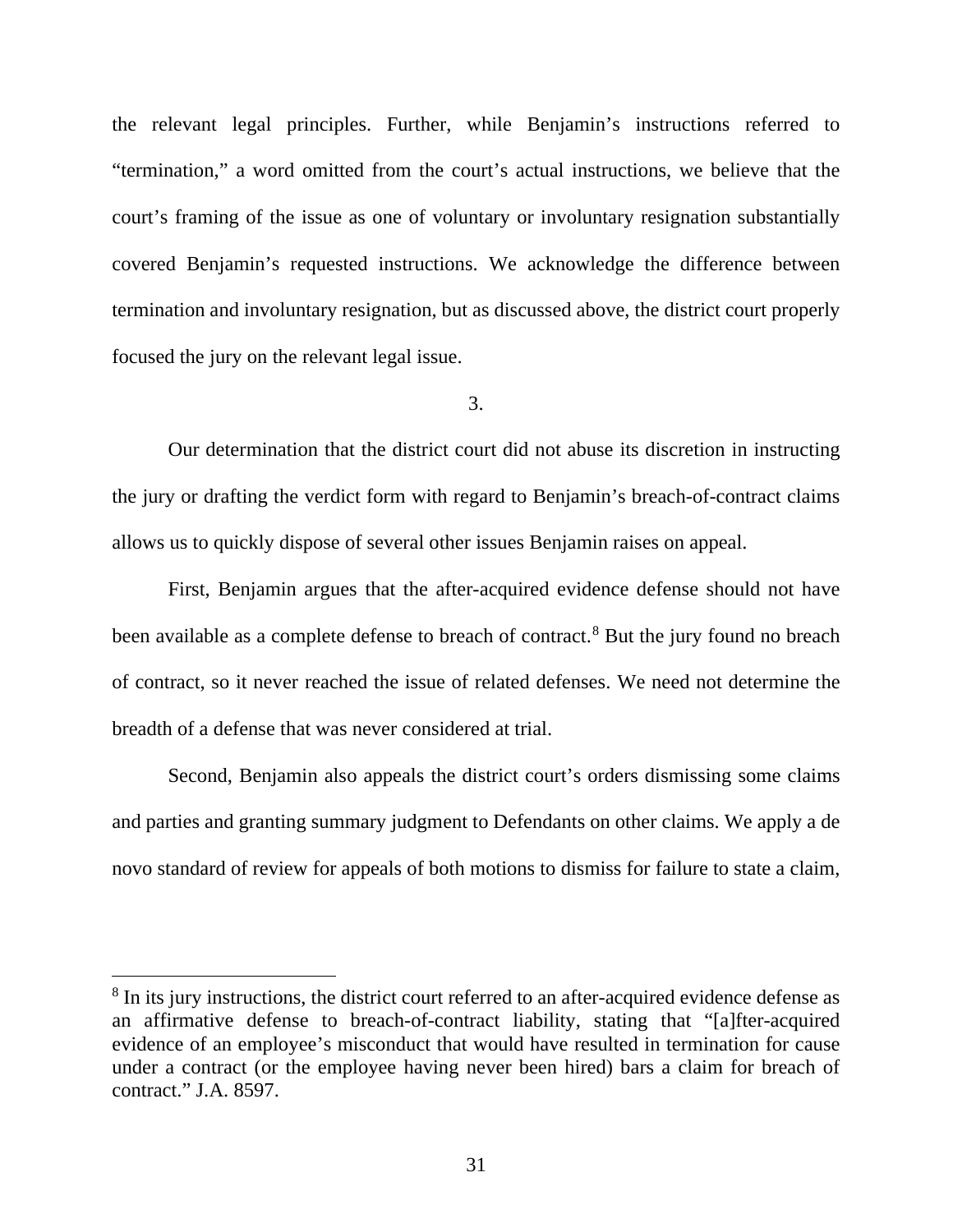*Bonds v. Leavitt*, 629 F.3d 369, 385 (4th Cir. 2011), and summary-judgment orders, *Reyazuddin v. Montgomery Cnty.*, 789 F.3d 407, 413 (4th Cir. 2015).

Benjamin's appeal of these orders stems from what he alleges to be unlawful discrimination in violation of 42 U.S.C. § 1981 and Title VII of the Civil Rights Act of 1964. Under both causes of action, Benjamin must demonstrate some adverse employment action to proceed with his claim. *See Coleman v. Md. Court of Appeals*, 626 F.3d 187, 190 (4th Cir. 2010), *aff'd sub nom. Coleman v. Court of Appeals of Md.*, 566 U.S. 30 (2012) (including "adverse employment action" as an element in a prima facie case of employment discrimination under Title VII); *Bing v. Brivo Sys., LLC*, 959 F.3d 605, 616 n.8 (4th Cir. 2020) (finding the elements of an employment discrimination claim under Title VII and § 1981 identical). Here, there was no adverse action because the jury determined that Benjamin resigned voluntarily.<sup>[9](#page-31-0)</sup> *Cf. Laird v. Fairfax Cnty.*, 978 F.3d 887, 894 (4th Cir. 2020) (finding no "actionable adverse action" to support an employment-discrimination claim where the employee voluntarily requested a transfer). We therefore affirm the district court's orders disposing of Benjamin's employment-discrimination claims.

<span id="page-31-0"></span><sup>&</sup>lt;sup>9</sup> We recognize that constructive-discharge claims, where an employee feels compelled to resign because of sufficiently intolerable workplace conditions, are actionable under Title VII. *Perkins v. Int'l Paper Co.*, 936 F.3d 196, 205–06 (4th Cir. 2019). But Benjamin never alleged a *constructive* adverse action, nor does he raise such an argument on appeal. Accordingly, any such argument is waived. *United States v. Bartko*, 728 F.3d 327, 335 (4th Cir. 2013). This means that Benjamin's Title VII claims rise or fall with the existence of a directly (not constructively) adverse action. The jury's conclusion that Benjamin voluntarily resigned resolves that question.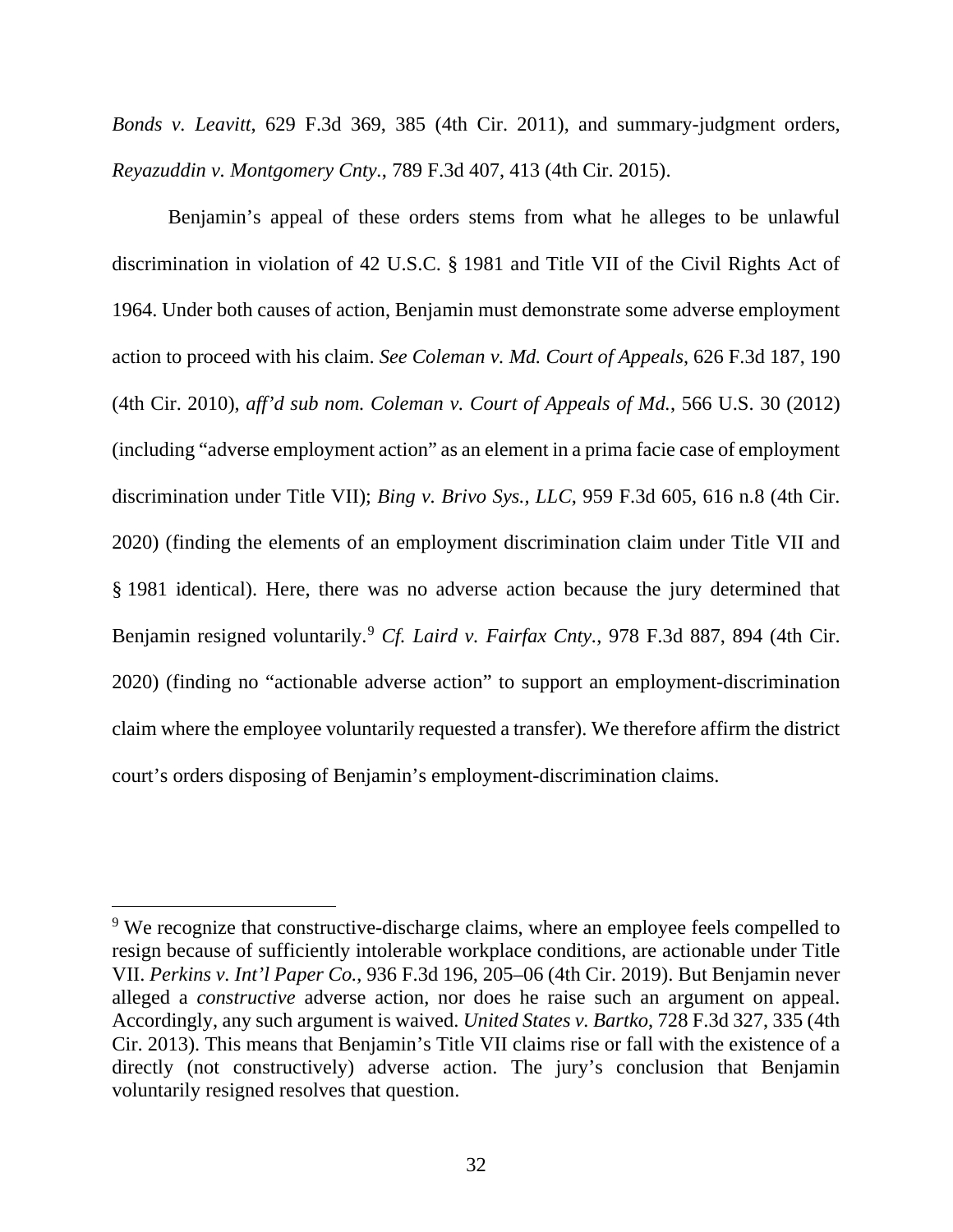Finally, we consider Benjamin's arguments related to his claim for defamation *per se*. While Benjamin based his defamation *per se* claim on several statements Sparks allegedly made about Benjamin's mental health, only two of those statements were ultimately submitted to the jury: (1) Sparks's statement to the Epiphany School Board that Benjamin "may be suffering from dementia or Alzheimer's or something along those lines" because "he just did not appear rational"; and (2) Sparks's statement to two parents of Epiphany School students that Sparks had to terminate Benjamin because Benjamin "had dementia and bipolar disease" and that "bipolar disease runs in Benjamin's family."[10](#page-32-0) J.A. 8633.

The verdict form assumed these two statements were slander *per se* and simply tasked the jury with determining whether Benjamin had proved by a preponderance of the

<span id="page-32-0"></span> $10$  Benjamin also claimed that: (3) Sparks told Dueck in "a series of communications" that Benjamin was "suffering from a mental illness;" and (4) Sparks told the recruiter who recommended Benjamin to Epiphany School that Sparks "thought [Benjamin] was insane . . . [and] that he may have had a stroke or something" and that Benjamin was no longer the man Sparks originally hired. J.A. 4027–28 (second alteration in original). At the summary-judgment stage, the district court held that Sparks's statements to Dueck— Benjamin's wife at the time—"[we]re personal and d[id] not reflect on or relate to Benjamin as a professional," and thus were not defamatory *per se*. J.A. 4032. With that claim gone, only three of the alleged defamatory statements (numbers 1, 2, and 4) were discussed at trial. At the close of Benjamin's evidence, Sparks moved for a directed verdict under Rule 50 of the Federal Rules of Civil Procedure on Benjamin's defamation *per se* claim. Finding that Sparks's comment to the recruiter was a statement of opinion and given the context of the comment and the "reasonable belief of [the] recipient," the district court granted Sparks's Rule 50 motion as to that statement (number 4). J.A. 7610.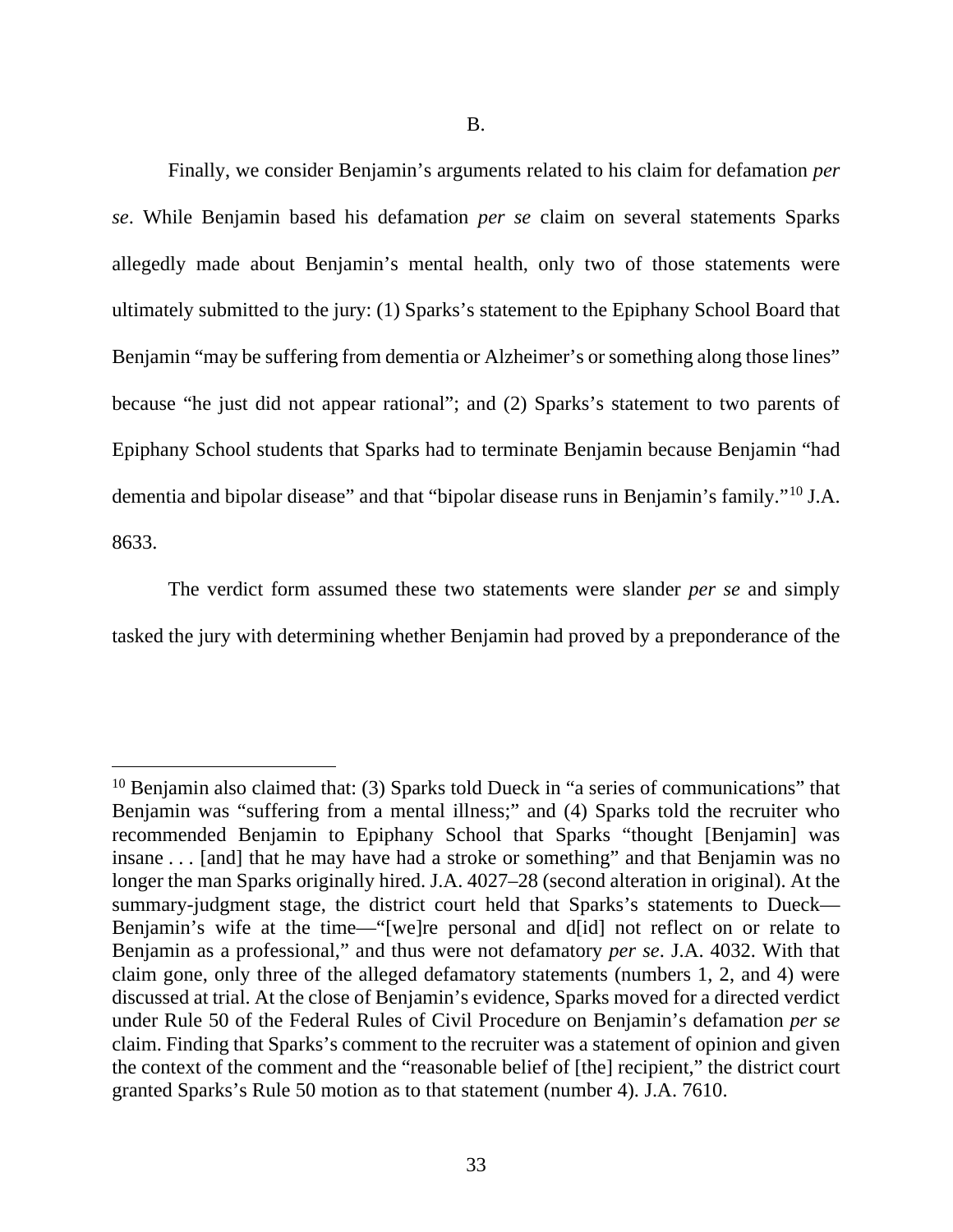evidence that Sparks actually made the statements. Specifically, the issues presented in the

verdict form were:

(a) Did the plaintiff, Saul Hillel Benjamin, prove by a preponderance of the evidence that the defendant, Nicholas Sparks, slandered him by saying to the Board of Trustees of the Epiphany School of Global Studies that Saul Hillel Benjamin "may be suffering from dementia or Alzheimer's or something along those lines" because "he just did not appear rational" in his actions in their meeting on November 21, 2013? . . .

(b) Did the plaintiff, Saul Hillel Benjamin, prove by a preponderance of the evidence that the defendant, Nicholas Sparks, slandered him by saying to [an Epiphany School parent] and her husband that he terminated Saul Hillel Benjamin because Saul Hillel Benjamin "had dementia and bipolar disease" and that "bipolar disease runs in Benjamin's family?"

*Id.* The jury answered both questions in the negative.

Benjamin claims that the district court erred by using quoted language in the verdict form because the "[u]se of quotations without qualifying language . . . incorrectly directed the jury to find whether or not Plaintiff had proven those precise, quoted statements in order to prevail on his defamation claims, rather than similar statements testified to by witnesses that also would be defamatory." Opening Br. at 28.

Again, we review the district court's choices in drafting the verdict form for abuse of discretion. *Horne*, 4 F.3d at 284. In North Carolina, a claim of slander *per se* requires, as relevant here: "(1) [the] defendant spoke base or defamatory words which tended to prejudice [the plaintiff] in his reputation, office, trade, business or means of livelihood or hold him up to disgrace, ridicule, or contempt; (2) the statement was false; and (3) the statement was published or communicated to and understood by a third person." *West v. King's Dep't Store, Inc.*, 365 S.E.2d 621, 624 (N.C. 1988). The plaintiff must allege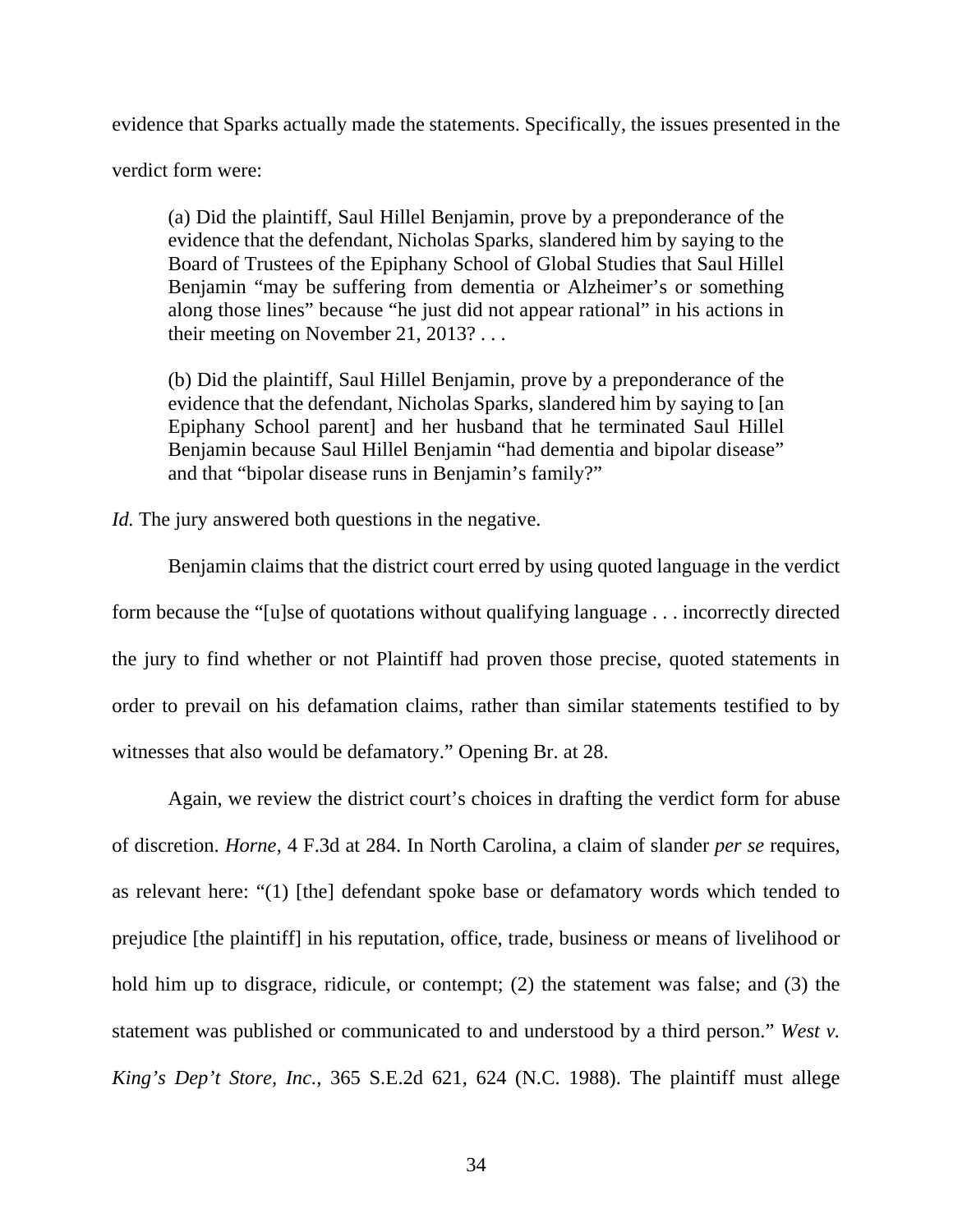statements "substantially *in haec verba*, or with sufficient particularity" to allow the trial judge to determine as a matter of law that the statements were defamatory. *Andrews v. Elliot*, 426 S.E.2d 430, 432 (N.C. Ct. App. 1993). As the determination that the statements were defamatory is a question of law left to the trial judge, the jury's sole task on the first prong of North Carolina's slander *per se* test is determining whether the defendant in fact made the defamatory statements. *See id.*

Benjamin's assertion that the jury should have been allowed to consider whether he proved statements "similar" to those quoted on the verdict form is incorrect. The trial judge determined, as a matter of law, that the *quoted* statements were defamatory; no such determination was made for "similar" statements. And the court properly limited the jury's inquiry by quoting only those defamatory statements. Without this limitation, even the most diligent and well-intentioned jury could have improperly returned a verdict finding that Sparks had made *some* slanderous statement, without knowing if the district court would have found that statement defamatory as a matter of law.

Furthermore, the use of pattern instructions is the preferred method of jury instruction in North Carolina—and North Carolina's pattern jury instructions recommend quoting the allegedly defamatory claims to the jury. N.C.P.I.–Civil, 806.65 (2012); *see In re Will of Leonard*, 323 S.E.2d 377, 379 (N.C. Ct. App. 1984). The district court's language aligned with the pattern instructions. $^{11}$  $^{11}$  $^{11}$ 

<span id="page-34-0"></span> $11$  Benjamin points out that the pattern instructions "state the issue for the jury simply as: 'Did the defendant slander the plaintiff?'" Reply Br. at 13 (quoting N.C.P.I.–Civil, 806.65 (2012)). He argues that, although the pattern instructions allow the trial court to quote the